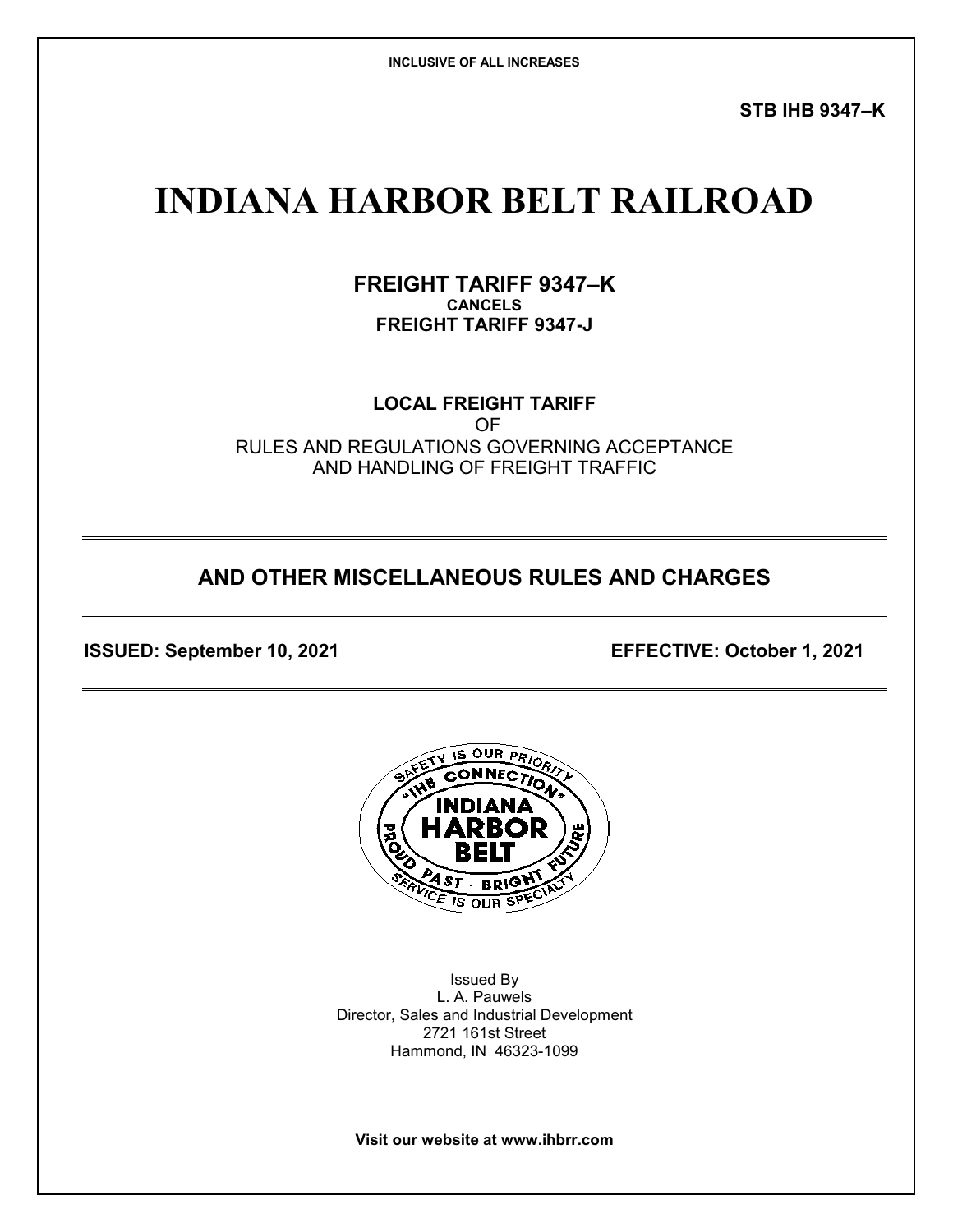# **Table of Contents**

| <b>Subject</b>                                                              | <b>Item</b>     | Page     |
|-----------------------------------------------------------------------------|-----------------|----------|
| Additional Service with Regularly Scheduled Crew                            | 220             | 8        |
| Attendants in Charge of Property                                            | 115             | 5        |
| Canceling Items, Method of                                                  | 75              | 4        |
| Car Spotted on IHB Track at Customer Request                                | 180             | 7        |
| Cars Received in Error                                                      | 275             | 10       |
| Cars Received Without Necessary Forwarding Data                             | 245             | 9        |
| Cars, Articulated or Permanently Coupled                                    | 235             | 8        |
| Cars, Capacity of                                                           | 45              | 4        |
| Cars, Empty, Ordered and Refused or Rejected by Industry                    | 120             | 5        |
| Cars, Flat, Heavy Capacity, or Special Type, Charges for                    | 175             | 6        |
| Cars Found to be Leaking Hazardous Materials                                | 330             | 12<br>13 |
| Cars Found to be Leaking Non-Hazardous Materials<br>Cars, Held for Orders   | 340<br>240      | 9        |
| Cars, Idler, Charges for                                                    | 200             | 8        |
| Chicago Switching District, Definition of                                   | 110             | 4        |
| Connecting Lines and Junction Points, List of                               |                 | 3        |
| <b>Consecutive Numbers</b>                                                  | 30              | 4        |
| Damaged Shipments, Handling of                                              | 210             | 8        |
| Dimensional Shipment Clearance Charge                                       | 300             | 11       |
| Dimensional Load Special Handling Charge                                    | 470             | 15       |
| Diversion or Reconsignment of Freight                                       | 320             | 12       |
| Freight Car, Field Service Calls                                            | 430             | 14       |
| Freight Car, Damage Repair at Customers Siding                              | 440             | 14       |
| Hazardous Materials Cars - Service Call                                     | 460             | 14       |
| IHB Locomotives Used to Perform Interchange Delivery                        | 400             | 13       |
| Industrial Switch Connection, Maintenance Charge for                        | 280             | 10       |
| Interior Switching                                                          | 130             | 5        |
| Interior Switching to or from Leased Track                                  | 135             | 5        |
| Items and/or Provisions not brought forward                                 | 70              | 4        |
| Locomotive DPU Consisting Service Charge                                    | 298             | 11       |
| Locomotive Field Service Calls                                              | 420             | 13       |
| Locomotive Fueling Service Charge                                           | 290             | 10       |
| Locomotive Inspection Services                                              | 450             | 14       |
| Locomotives, Wyed                                                           | 270             | 10       |
| Locomotives Reconsisting Service Charge                                     | 295<br>390      | 11<br>13 |
| Locomotive Repositioning Charge<br><b>Mechanical Refrigeration Services</b> | 265             | 10       |
| Mileage Between Connections                                                 |                 | 17       |
| Mileage Between Stations                                                    |                 | 16       |
| Movement, Loaded and Empty                                                  | 195             | 7        |
| Ordering Excess Cars Beyond Facility Capacity                               | 480             | 15       |
| Pilot Service, Locomotives, Charges for                                     | 160             | 6        |
| Puller Service, Charges for                                                 | 260             | 9        |
| Railroad Flagman Services                                                   | 350             | 13       |
| <b>Railroad Pilot Services</b>                                              | 360             | 13       |
| Rates and Charges                                                           | 500             | 15       |
| Recrew of Foreign Railroad Train                                            | 370             | 13       |
| Recrew of IHB Train due to Foreign Railroads Inability to Accept            | 380             | 13       |
| Refused or Rejected Cars, Handling of                                       | 205             | 8        |
| Reissued Matter, Method of denoting in supplements                          | 100             | 4        |
| Shipments billed "Order Notify"                                             | 215             | 8        |
| Special Service, Charges for                                                | 230             | 8        |
| <b>Station List and Conditions</b>                                          | 10 <sup>°</sup> | 4        |
| Stations, Alphabetical list of                                              |                 | 3        |
| Stopping in Transit, Loading or Unloading                                   | 170<br>20       | 6<br>4   |
| Tariffs, Items, Notes, Rules, etc. Reference to                             |                 |          |
| Train Delay, at Industry<br>Train Delay, Failure to Depart IHB, Charges for | 310<br>250      | 11<br>9  |
| Train Delay, Failure to Take Delivery from IHB, Charges for                 | 255             | 9        |
| Turning Cars to Load or Unload, Charges for                                 | 190             | 7        |
| Uniform Classification, Description of                                      | 5               | 4        |
| Weighing                                                                    | 140             | 6        |
| Weights Where Ascertained                                                   | 155             | 6        |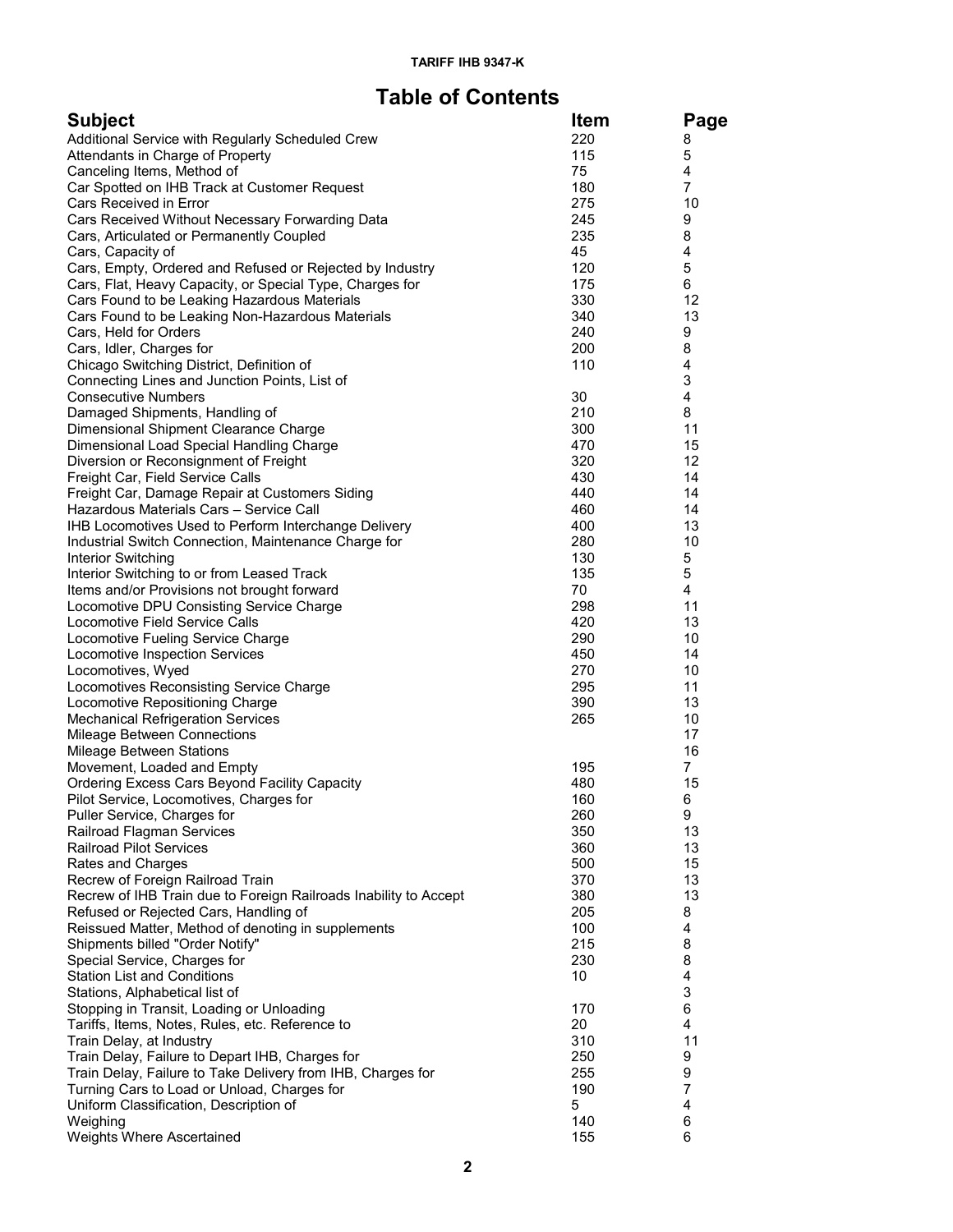# LIST OF CONNECTING LINES AND JUNCTION POINTS

|             | <b>RAILROADS</b>                     | <b>JUNCTION POINTS</b>            |
|-------------|--------------------------------------|-----------------------------------|
| <b>BNSF</b> | <b>BNSF Railway Company</b>          | Blue Island, IL                   |
|             |                                      | Gibson, IN                        |
|             |                                      | La Grange (Congress Park), IL     |
|             |                                      | McCook, IL                        |
| <b>BOCT</b> | Baltimore & Ohio Chicago Terminal    | Blue Island, IL                   |
| <b>BRC</b>  | Belt Railway Company of Chicago      | Argo, IL                          |
| CFE         | Chicago, Fort Wayne and Eastern      | Blue Island, IL                   |
| CIC.        | Cedar Rapids and Iowa City           | Argo, IL (via BRC)                |
| <b>CLCY</b> | <b>Chessie Logistics Company</b>     | Thompson, IL                      |
| <b>CN</b>   | Canadian National Railway            | Blue Island, IL                   |
|             |                                      | Broadview, IL                     |
|             |                                      | Indiana Harbor, IN                |
|             |                                      | Riverdale (Highlawn), IL          |
|             |                                      | Norpaul (Schiller Park), IL       |
| <b>CPRS</b> | Canadian Pacific Railway             | Blue Island, IL                   |
|             |                                      | Gibson, IN                        |
|             |                                      | Norpaul (Bensenville), IL         |
| <b>CRL</b>  | Chicago Rail Link                    | Argo (via BRC)                    |
| <b>CSS</b>  | Chicago SouthShore & South Bend      | Burnham, IL                       |
| <b>CSXT</b> | <b>CSX Transportation</b>            | Blue Island, IL                   |
|             |                                      | East Chicago (Indiana Harbor), IN |
|             |                                      | Gibson. IN                        |
| <b>ERRT</b> | East Chicago Rail Terminal           | East Chicago, IN                  |
| <b>GRW</b>  | Gary Railway                         | Indiana Harbor, IN                |
| <b>GLTR</b> | <b>Great Lakes Terminal Railroad</b> | Chicago, IL                       |
| IAIS.       | Iowa Interstate Railroad             | Blue Island, IL                   |
| <b>INRD</b> | Indiana Railroad                     | Argo, IL (via BRC)                |
| NS.         | Norfolk Southern Railway             | Blue Island, IL                   |
|             |                                      | Burnham (Calumet Yard), IL        |
|             |                                      | Burns Harbor, IN                  |
|             |                                      | Gibson, IN                        |
|             |                                      | Indiana Harbor, IN                |
|             |                                      | Osborn, IN                        |
| SCIH        | South Chicago and Indiana Harbor     | Argo, IL (via BRC)                |
| UP          | Union Pacific Railroad               | Argo, IL                          |
|             |                                      | Blue Island (Dolton), IL          |
|             |                                      | Norpaul (Proviso), IL             |
|             |                                      |                                   |

WSOR Wisconsin & Southern Railroad **Argo, IL (via BRC)** 

### ALPHABETICAL LIST OF STATIONS

| Alsip, IL         | Elsdon, IL         | Melrose Park, IL  |
|-------------------|--------------------|-------------------|
| Argo, IL          | Franklin Park, IL  | Norpaul, IL       |
| Bellwood, IL      | Gary, IN           | N. Hammond, IN    |
| Blue Island, IL   | Gibson, IN         | Osborn, IN        |
| Bridgeview, IL    | Grasselli, IN      | Portage, IN       |
| Broadview, IL     | Hammond, IN        | Riverdale, IL     |
| Burnham, IL       | Hegewisch, IL      | Roby, IN          |
| Burns Harbor, IN  | Highlawn, IL       | South Chicago, IL |
| Calumet City, IL  | Indiana Harbor, IN | Thompson, IL      |
| Chicago Ridge, IL | Kensington, IL     | Whiting, IN       |
| Dolton, IL        | LaGrange, IL       |                   |
| East Chicago, IN  | McCook. IL         |                   |

All stations are located within the Chicago Switching District on the IHB.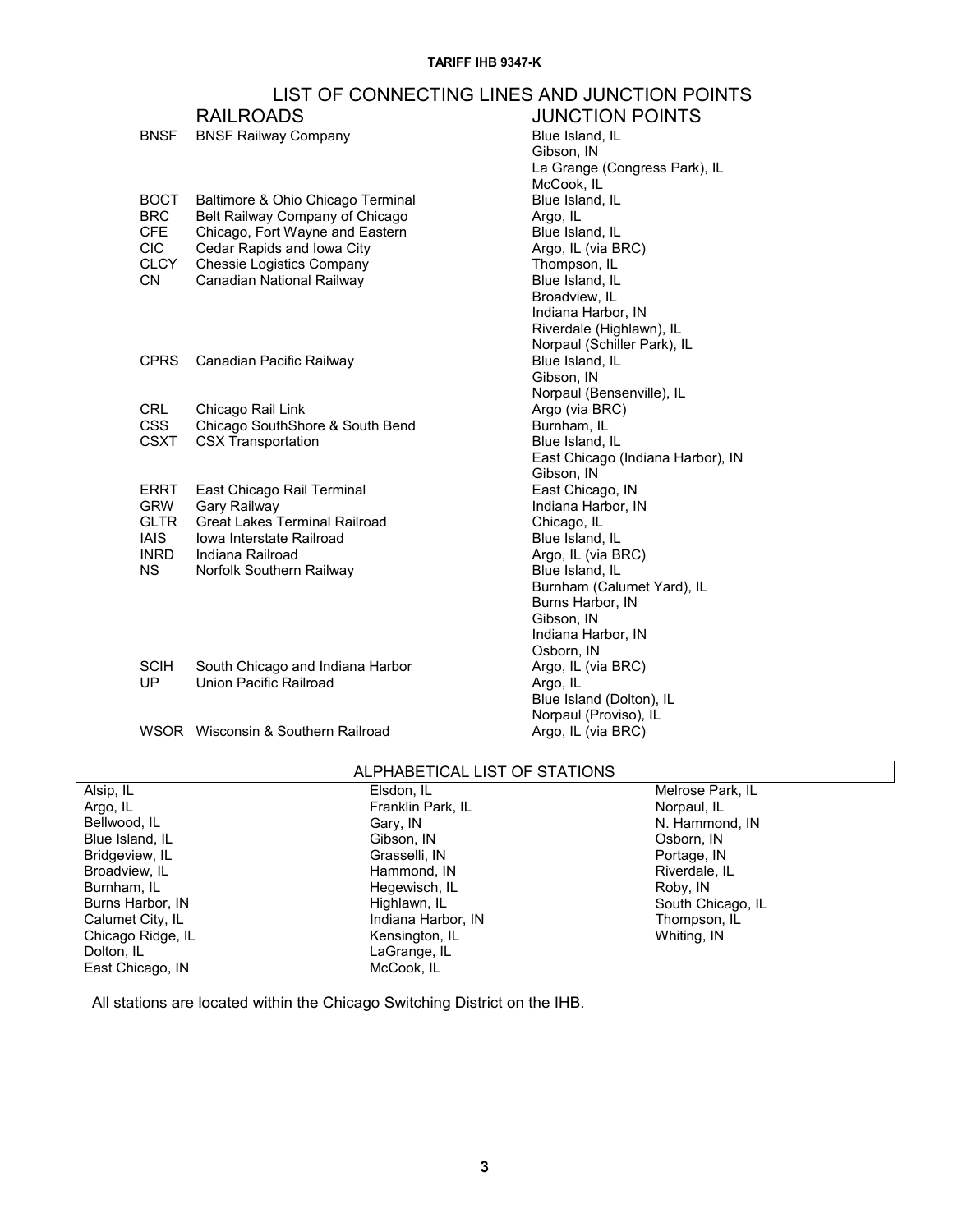**TARIFF IHB 9347-K**

### RULES AND OTHER GOVERNING PROVISIONS GENERAL RULES AND REGULATIONS

# **ITEM 5 – DESCRIPTION OF UNIFORM CLASSIFICATION**

The term "Uniform Classification" when used herein means Uniform Freight Classification UFC 6000-Series.

#### **ITEM 10 – STATION LIST AND CONDITIONS**

This tariff is governed by the Official List of Open and Prepay Stations OPSL 6000-Series, to the extent shown below:

#### PREPAY REQUIREMENTS AND STATIONS CONDITIONS

(A) For additions and abandonment of stations, and except as otherwise shown herein, for prepay requirements, changes in names of stations, restrictions as to acceptance or delivery of freight and changes in station facilities. When a station is abandoned as of a date specified in the above named tariff, the rates from and to such station as published in this tariff are inapplicable on and after that date.

### GEOGRAPHICAL LIST OF STATIONS

(B) For geographical locations of stations referred to in this tariff by station numbers.

STATION NUMBERS

(C) For the identification of stations, when said stations are shown or referred to by numbers in this tariff.

#### **ITEM 15 – EXPLOSIVES, DANGEROUS ARTICLES**

For rules and regulations governing the transportation of explosives and other dangerous articles by freight, also specifications for shipping containers and restrictions governing the acceptance and transportation of explosives and other dangerous articles, see STB BOE 6000 Series, AAR, Bureau of Explosives.

#### **ITEM 20 – REFERENCE TO TARIFFS, ITEMS, NOTES, RULES, ETC.**

Where reference is made in this tariff to tariffs, items, notes, rules, etc., such references are continuous and include supplements to and successive issues of such tariffs and reissues of such items, notes, rules, etc.

#### **ITEM 30 – CONSECUTIVE NUMBERS**

Where consecutive numbers are represented in this tariff by the first and last numbers connected by the word "to" or a hyphen they will be understood to include both of the numbers shown.

If the first number only bears a reference mark, such reference mark also applies to the last number shown and to all numbers between the first and last numbers.

#### **ITEM 45 – CAPACITY OF CARS**

For marked capacities, lengths, dimensions and cubical capacities of cars, see The Official Railway Equipment Register, STB RER 6411 Series. Cars may not be loaded in excess of the maximum load limit stenciled on the car.

#### **ITEM 70 – ITEMS AND/OR PROVISIONS NOT BROUGHT FORWARD**

Items and/or provisions formerly shown and not brought forward are hereby cancelled.

#### **ITEM 75 – METHOD OF CANCELLING ITEMS**

As this tariff is supplemented, numbered items with letter suffixes cancel correspondingly numbered items in the original tariff or in a prior supplement. Letter suffixes will be used in alphabetical sequence starting with A.

**EXAMPLE** – Item 5-A cancels Item 5, and Item 10-B cancels Item 10-A in a prior supplement, which in turn cancelled Item 10.

#### **ITEM 100 – METHOD OF DENOTING REISSUED MATTER IN SUPPLEMENTS**

Items brought forward without change from one supplement to another will be designated as "REISSUED" by a reference mark in the form of a square enclosing a number, the number being that of the supplement in which the reissued matter first appeared in its currently effective form. To determine its original effective date, consult the supplement in which the reissued matter first became effective.

**ITEM 110 – DEFINITION OF CHICAGO SWITCHING DISTRICT**

Where the term "Chicago Switching District" is used in this tariff, it incorporates the "Chicago Switching District" as defined in Tariff STB WTL 8020 Series.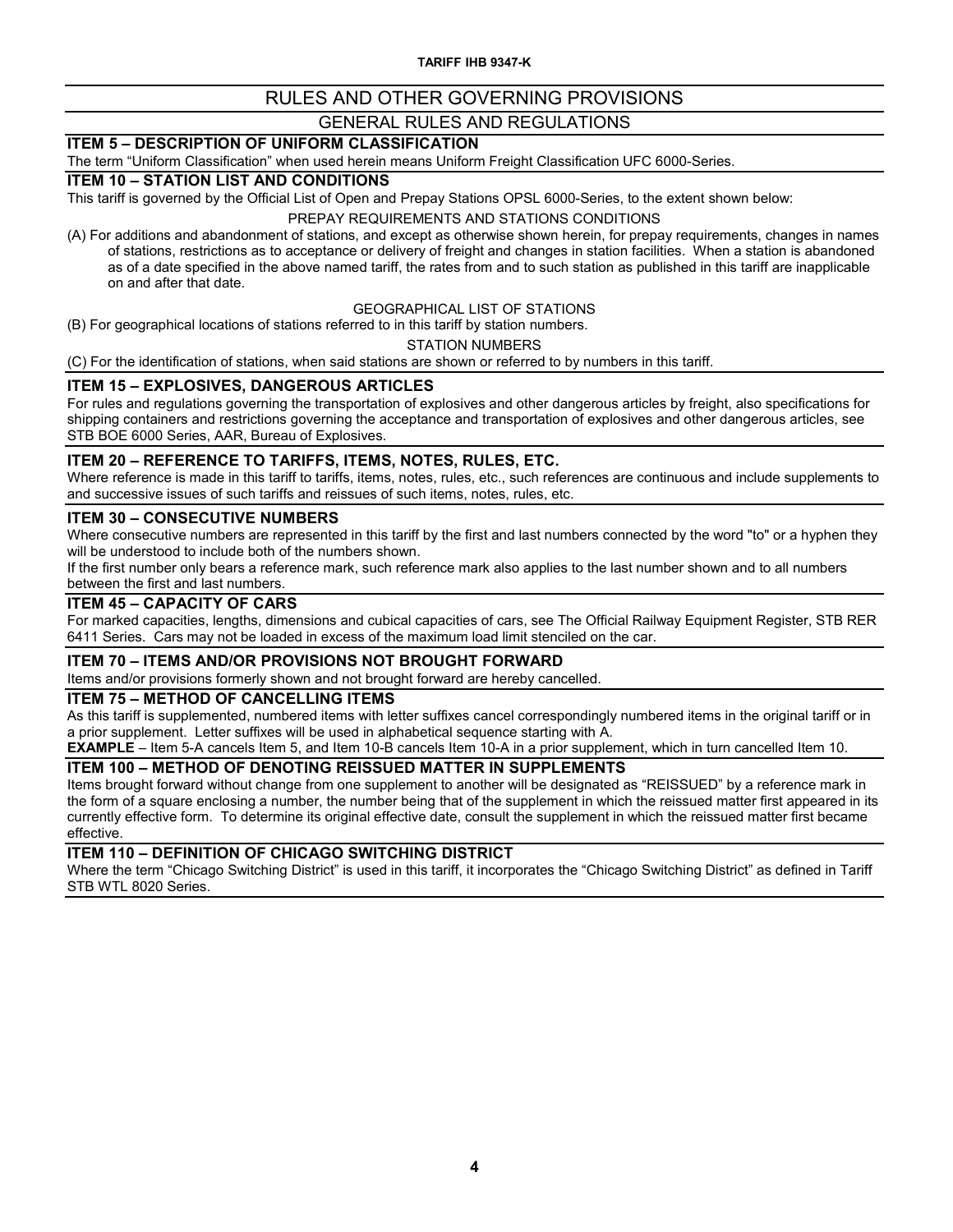# GENERAL RULES AND REGULATIONS

#### **ITEM 115 – ATTENDANTS IN CHARGE OF PROPERTY**

When lawfully published tariffs, provide for attendants, or caretakers in charge of, or to accompany freight, as a part of the freight transportation, the local or proportional rates of the Indiana Harbor Belt Railroad Company for the freight movement will not include the transportation of the attendant or caretaker as a part of the freight charges accruing to the Indiana Harbor Belt Railroad Company. Said attendants or caretakers will be accommodated on the IHB for a charge of **RB 115.**

#### **ITEM 120 – EMPTY CARS ORDERED AND REFUSED OR REJECTED BY INDUSTRY**

When cars ordered by industries for loading are refused, account of not being in proper condition to load, a charge of **RB 120** per car will be made against the railroad furnishing the car.

When cars ordered by industries for loading are refused, if in proper condition to load, a charge of **RB 120** per car will be made against the party ordering the equipment, also applicable demurrage charges as published in tariff STB IHB 6004 will apply.

#### **ITEM 130 – INTERIOR SWITCHING**

Except as provide below, when a shipper or receiver desires any movement made from one point in its plant to another point in the same plant, such movement will be made for **RB 130** per car, upon written request to the Agent of this Company. Locomotives or locomotive cranes of private ownership will be handled at a charge of **RB 131** per movement.

#### **ITEM 135 – INTERIOR SWITCHING TO OR FROM LEASED TRACK**

Except as otherwise provided, the charge for switching loaded cars of private ownership between an industry located on the IHB on the one hand and their leased track, when both are located within the same terminal, shall be **RB 135** per car in each direction.

#### **ITEM 140 – WEIGHING**

#### **This company maintains NO track scales**

Where loads have been transferred, when cars have met with an accident, or when for other similar reasons, there is evidence of loss in transit on the Indiana Harbor Belt Railroad, this company will (when practicable) verify billing weight by re-weighing, without charge.

- (1) **OUTBOUND RECIPROCAL SWITCH** The first road-haul carrier beyond the Indiana Harbor Belt Railroad is charged with responsibility to weigh cars should weighing be required for billing purposes.
- (2) **OUTBOUND LINE HAUL**  The Indiana Harbor Belt Railroad will not weigh cars for billing purposes.
- (3) **INBOUND TRAFFIC** The carrier delivering cars to the Indiana Harbor Belt Railroad is charged with the responsibility to furnish weights when required.
- (4) When consignors or consignees request that cars be weighed, the following conditions and charges will govern:
	- (a) When weighed on consignor's or consignee's track scale located at the industry, a charge of **RB 142** per car will be made each time car is weighed, loaded or empty.
	- (b) When weighed on private track scales, other than those owned by consignor or consignee, at whose request weighing is done, and within the limits of the station serving both industries, a charge of **RB 142** per car will be made each time car is weighed, loaded or empty. In addition, a switching charge of **RB 141** per car will be made. The parties desiring the weighing done must make their own arrangements, at their own expense, with the owners of the scale for its use.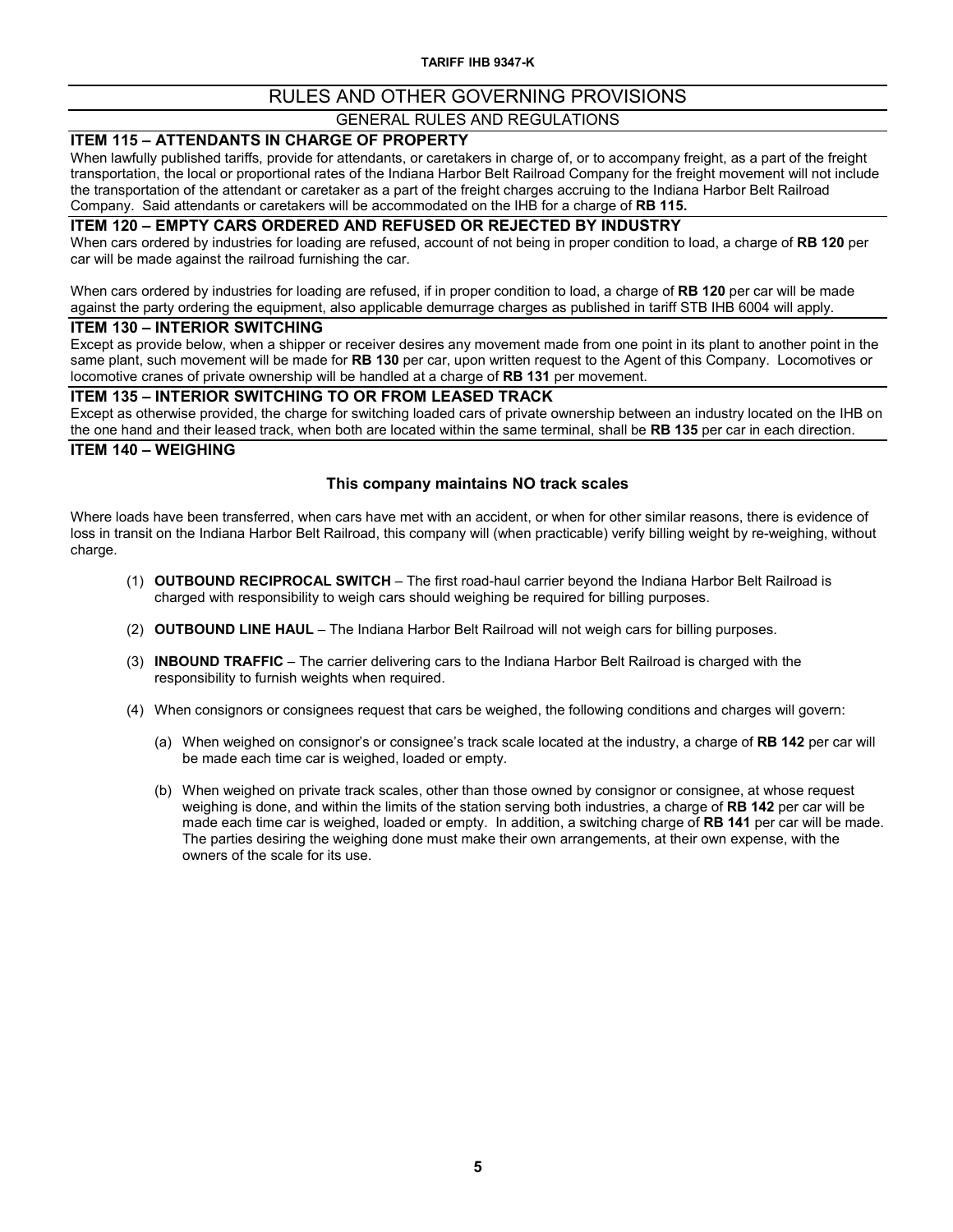### **ITEM 140 – WEIGHING – Continued**

- (c) Cars must not be loaded in excess of the stenciled load limit. If cars are overloaded by consignors and require return to the industry or placement on a special track for adjustment of the lading, a switching charge of **RB 141** will be assessed against the consignor.
- (d) When it is determined that a car was or is presently overloaded while in the possession of the IHB, such overloaded cars will be subject to an overload penalty charge as follows:

0000 to 2000 lbs. No Charge 2001 to 7000 lbs. **RB 142** 7001 and over **RB 141**

Except as otherwise provided all charges for weighing and for switching (as shown in this item) will be assessed against and collected from the party requesting the service.

#### **ITEM 155 – WEIGHTS WHERE ASCERTAINED**

When a shipment requires ascertainment of weights at destination by reason of consignee's weight agreement, consignee must furnish weights to this railroad by midnight on the second day following the day that the car which contained the shipment is released from demurrage (excluding Saturdays, Sundays or Holidays).

In the event the weights are not furnished in accordance with above paragraph, a charge of **RB 155** per car, per day, or fraction thereof, will be assessed by this railroad against the consignee, until such weights are furnished. Such charges will commence at 00:01 on the third day following the day that the car which contained the shipment is released from demurrage (excluding Saturdays, Sundays or Holidays).

Weights must be furnished by consignee to authorized railroad personnel in writing or by electronic communication.

#### For list of Holidays, see Tariff STB IHB 6004 Series.

#### **ITEM 160 – CHARGES FOR PILOT SERVICE SUPPLIES, ETC. IN HANDLING OF LOCOMOTIVES, MOVED ON OWN WHEELS UNDER OWN POWER**

When Locomotives, or Locomotives and Tenders Combined, are moved on own wheels and under own power, requiring the service of a Pilot, or when fuel and other necessary supplies are furnished, charges for such service or supplies will be assessed in addition to the transportation charges.

#### **ITEM 170 – STOPPING OF CARS IN TRANSIT TO COMPLETE LOADING OR TO PARTIALLY UNLOAD** The Company will not stop cars in transit to partially unload or to complete loading.

#### **ITEM 175 – CHARGES FOR USE OF AND ADDITIONAL DETENTION CHARGES ON SPECIAL TYPE OF HEAVY CAPACITY FLAT CARS**

Special type and heavy capacity flat cars are cars bearing mechanical designation "FW", "FWS", "FD", or "FDS" of any capacity, and cars of mechanical designation "FM" of 200,000 pounds and over nominal capacity as named in Rule 21 of Tariff STB RER 6411 Series.

- (1) A loading charge of **RB 175** per car used, in addition to the regular switching rates published by the Indiana Harbor Belt Railroad, will be made for the movement of a shipment in equipment as described above. These charges accrue to the Indiana Harbor Belt Railroad.
- (2) A use charge as named in Tariff STB RPS 6740 Series, will apply in addition to the loading charge as specified in section (1) when this carrier furnishes equipment as described above. These charges to be paid by the party ordering the equipment shall accrue to the carrier owning or leasing the equipment.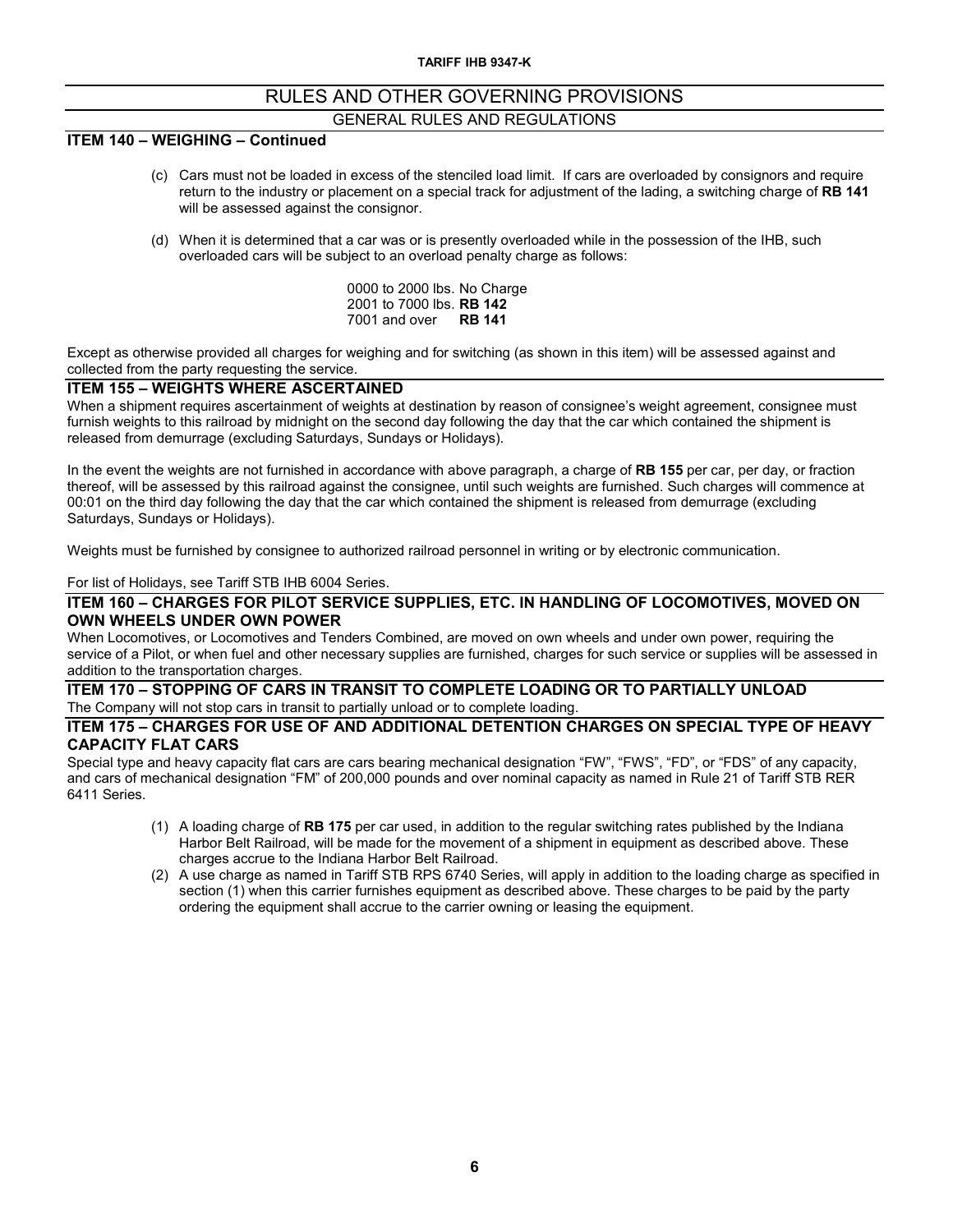# GENERAL RULES AND REGULATIONS

#### **ITEM 175 – CHARGES FOR USE OF AND ADDITIONAL DETENTION CHARGES ON SPECIAL TYPE OF HEAVY CAPACITY FLAT CARS – Continued**

- (3) When equipment, as described above, are held at origin point, intermediate point, and/or destination point beyond expiration of free time permitted in tariffs lawfully on file with the Surface Transportation Board, they will be subject to the detention charges named in Tariffs STB RPS 6740 and STB IHB 6004. The STB RPS 6740 charges shall accrue to the carrier owning or leasing the equipment and STB IHB 6004 charges shall accrue to the Indiana Harbor Belt Railroad.
- (4) When equipment, as described above, is ordered, placed, or released without being used, a use charge named in STB RPS 6740 and STB IHB 6004 shall be assessed. The STB RPS 6740 charges shall accrue to the carrier owning or leasing the equipment and STB IHB 6004 charges shall accrue to the Indiana Harbor Belt Railroad. In addition detention charges as stated in section (3) and other applicable tariff charges will apply.

#### **ITEM 180 – CAR SPOTTED ON IHB TRACK AT CUSTOMER REQUEST**

When a shipper, consignee, car owner or other party requests that a railcar be moved to a location on the IHB other than a private sidetrack, for the purpose of inspecting, sampling, partial or complete unloading, repair or other purpose, the IHB will assess a charge of **RB 180** for that service. Charges will be billed to the party requesting the service. Cars so spotted will be subject to demurrage charges as outlined in tariff STB IHB 6004 series. Rate named herein accrues solely to the IHB and is in addition to all other charges which would otherwise be applicable in the absence of this special service.

#### **ITEM 190 – CHARGES FOR CARS REQUIRING LOADING OR UNLOADING FROM ONE SIDE OR END ALSO CHARGES FOR TURNING CARS**

In instances where it is desired that freight in carloads be placed on delivery tracks at final destination, for unloading from one particular side or end of car, cars when shipped must be properly placarded on both sides and notation made on bill of lading and waybill substantially as follows:

#### **NOTICE TO CARRIER DELIVER CAR FOR UNLOADING OR LOADING FROM THE DOOR OR END SPECIFIED BY PLACARD.**

No charge will be made if cars are properly placarded or if bill of lading and waybill provides notation that car has been properly placarded and such has been mutilated, destroyed or lost.

When orders are received from consignee to turn a loaded car around that has not been placarded to indicate from which side it must be unloaded, charges for additional service will be performed where facilities are available to turn car around at a charge of **RB 190** per car.

When orders are received from consignor to turn empty car around for their convenience after it has been placed for loading; such service will be performed where facilities are available at a charge of **RB 190** per car.

Charges will be collected from the party requesting the service.

When the shipper has placed the proper notation on the bill of lading, and the rail carrier issuing the waybill fails to transcribe this notation onto the waybill, a charge of **RB 190** per car will be assessed against that carrier when the car must be turned subsequent to placement at destination.

#### **ITEM 195 – LOADED AND EMPTY MOVEMENT**

The rate published in this tariff covers the movement of a loaded car one way and the return of the empty, or the placing of an empty car and returning it loaded, unless specified to the contrary. Freight cars of private ownership which have been handled in loaded movement will be returned empty without charge, either to the junction point where received under load or under instructions from car owners to other junction points on the Indiana Harbor Belt Railroad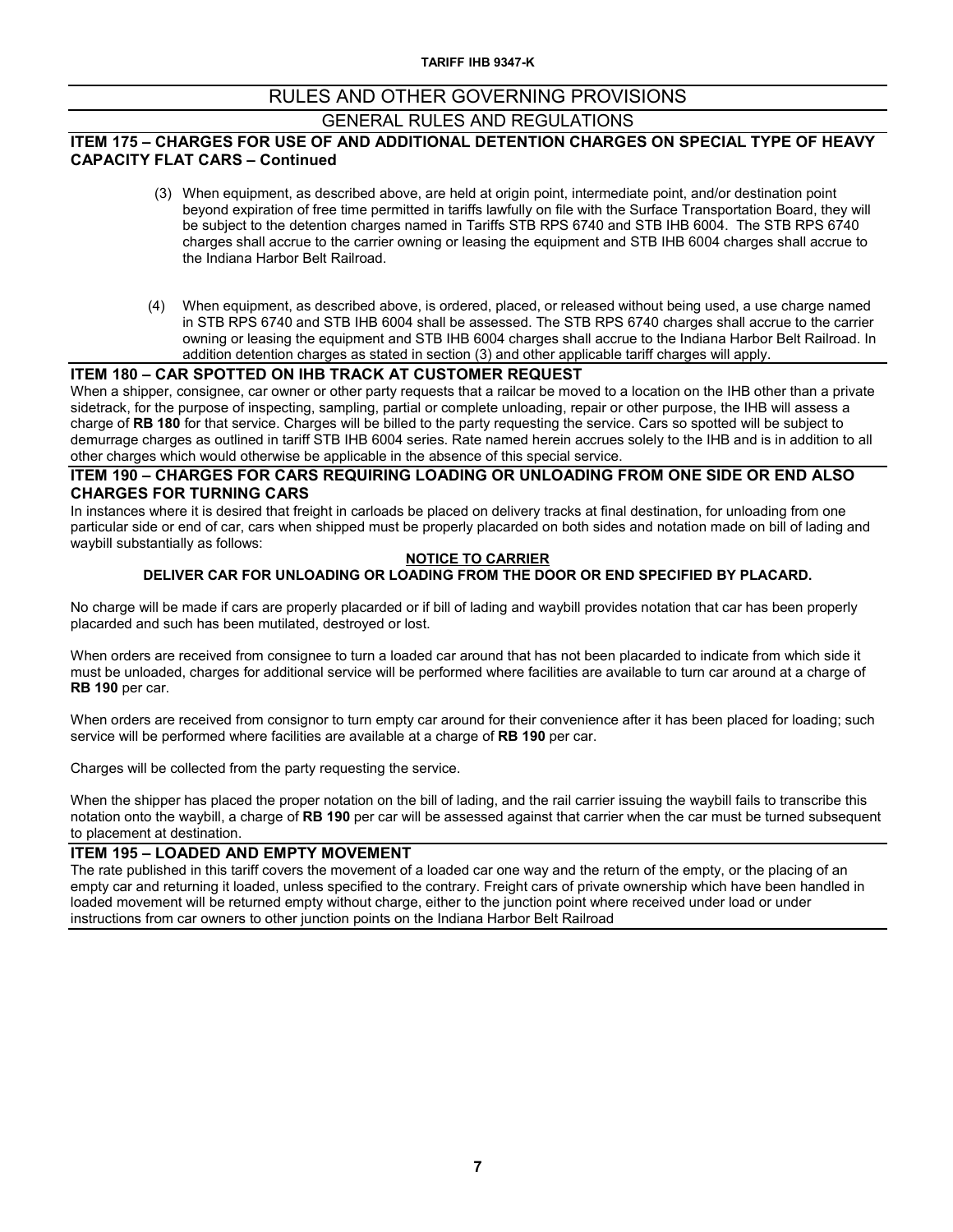#### **ITEM 200 – CHARGE FOR IDLER CARS**

When shipments transported by this Company, on account of weight or length or other reason, require idler or spacer cars on which no part of the load rests, charges will be assessed for such idler or spacer car on a per car basis, per tariffs lawfully on file with the Surface Transportation Board. If applicable tariffs do not provide for use of an idler or spacer car, or cars, a charge of **RB 200** will be applied for each car so used.

#### **ITEM 205 – HANDLING OF REFUSED OR REJECTED CARS OR CARS FORWARDED IN ERROR**

When cars have arrived at destination and have been refused or rejected by consignee necessitating removal from delivery track, and such cars afterward are accepted by consignee, the additional service performed by this Company in switching the cars from the delivery track to hold track and return will be subject to a charge of **RB 205** per car.

Cars rejected by consignee, due to overloading or improper loading, may be moved to the nearest available station for transfer or adjustment of lading (transfer point) and subsequent return to consignee at a charge of **RB 205** per car. A transfer car shipped to consignee from the transfer point will be subject to a charge of **RB 205** per car.

If such cars are re-forwarded to another destination, they will be charged the local rate from the point where rejected or refused to the final destination.

When loaded cars are released by an industry on the Indiana Harbor Belt Railroad Company and have not been forwarded to another industry or connecting line, and are subsequently returned to the industry at the request of the shipper, a charge of **RB 207** per car will be assessed for the entire transportation service from the industry and subsequent return to the industry.

Shipments named in this item are also subject to an initial hold charge of **RB 206** and will be subject to demurrage terms, as set forth in tariff STB IHB 6004, while it is held awaiting disposition.

#### **ITEM 210 – HANDLING OF DAMAGED SHIPMENTS**

When freight received from another carrier is found to have been damaged by wreck or otherwise necessitating a return to shipper for repairs, or when freight checked at junction points in damaged condition and allowed to go to destination is refused and must be returned, no charge shall be made for the return movement; provided return movement is made by the same route as when forwarded, with reference to original billing to be shown on return billing.

#### **ITEM 215 – SHIPMENTS BILLED "ORDER NOTIFY"**

Shipments originating at stations on the Indiana Harbor Belt Railroad Company will not be accepted if billed order notify, when consigned for delivery within the Chicago Switching District, as described in Tariff STB WTL 8020 Series.

#### **ITEM 220 – ADDITIONAL SERVICE WITH REGULARLY SCHEDULED CREW**

When a customer requests and IHB is able to provide additional service with a regularly scheduled crew, the charge for such service will be **RB 230** for a minimum of 4 hours.

#### **ITEM 230 – CHARGE FOR SPECIAL SERVICE**

When special movement is requested in writing requiring the assignment of an engine and crew out of routine service, a charge will be made for each movement in addition to the regular tariff rate applicable on the individual cars, as follows:

**RB 230** Per Hour, Subject to a Minimum of 12 Hours.

Charges will be assessed against the party requesting the service.

#### **ITEM 235 – ARTICULATED OR PERMANENTLY COUPLED CARS**

When shipments loaded in or on articulated cars (two or more) units permanently joined together) move from, to or via points on the Indiana Harbor Belt Railroad, each unit of the articulated equipment will be considered as a separate car.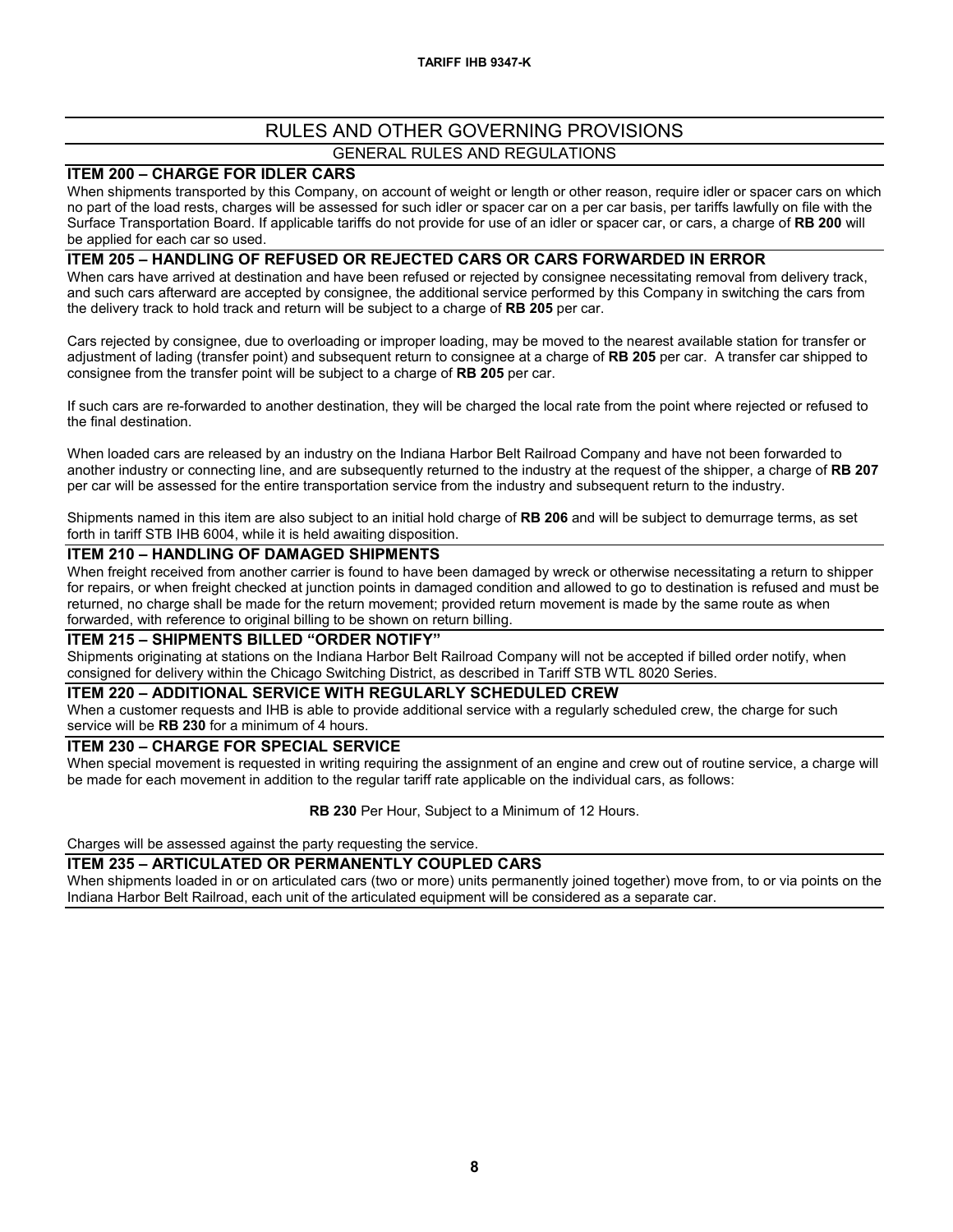### GENERAL RULES AND REGULATIONS

#### **ITEM 240 – CARS HELD FOR ORDERS**

Loaded cars, or empty cars moving on tariff, contract, or exempt quote ordered from industries without final shipping directions or shipping directions with incorrect, incomplete or conflicting instructions, thus making it necessary to hold car for further instructions, will be subject to a charge of **RB 240** per car and demurrage charges as named in Tariff STB IHB 6004.

#### **ITEM 245 – CARS RECEIVED WITHOUT NECESSARY FORWARDING DATA**

When a car, loaded or empty, is received from a delivering connecting line without necessary data for forwarding (See Note 1) and must be classified to a hold track awaiting disposition, a penalty charge of **RB 245** will be assessed against the delivering carrier. In addition a **RB 246** holding charge will be assessed against the delivering carrier for each day, or fraction thereof, that the car is held by IHB waiting disposition from the delivering carrier. The holding charge will begin at 00:01 on the first day following telephone or facsimile notification and shall continue until disposition is furnished.

#### Note 1: The character of the necessary data will be determined by the IHB in accordance with the condition of its service.

#### **ITEM 250 – TRAIN DELAY DUE TO RECEIVING CARRIER'S FAILURE TO DEPART WITH CARS FROM IHB**

Cars for an IHB connecting line carriers, whether in an originating trains or picked up at IHB yards, will be considered available for departure when cars are placed on an outbound track and have been mechanically inspected and air tested. If cars remain on outbound track in excess of 9 hours after cars are available due to failure of the outbound carrier to move cars from the IHB, cars will be subject to a Train Delay charge of **RB 250** per car. Thereafter, for every 12 additional hours which the same cars continue to remain on track, all cars on departure tracks and on classification tracks (with the same Class codes) will be subject to an additional Train Delay charge of **RB 250** per car.

Train Delay charges named in this item accrues solely to IHB and are in addition to all other charges or divisions of revenue which would apply without regard to this item.

**ITEM 255 – TRAIN DELAY DUE TO RECEIVING CARRIER'S FAILURE TO TAKE DELIVERY OF CARS FROM IHB** When IHB notifies a connecting line it desires to make a delivery of cars, and the connecting line refuses to accept, or otherwise fails to allow IHB to physically deliver cars to its receiving yard or other designated interchange location for a period in excess of 9 hours, thus requiring cars to remain on tracks of IHB, cars will be subject to a Train Delay charge of **RB 255** per car. Thereafter, for every 12 additional hours that a Connecting line refuses to accept delivery and cars remain on tracks of IHB, all cars on departure tracks and on classification tracks (with the same Class codes) will be subject to an additional Train Delay charge of **RB 255** per car.

Train Delay charges named in this item accrues solely to IHB and are in addition to all other charges or divisions of revenue which would apply without regard to this item.

#### **ITEM 260 – PULLER SERVICE**

When IHB crews are available, and with the concurrence of IHB Superintendent of Transportation, IHB will provide train Puller Service as agent for the carrier requesting the service, with full indemnification of liability regardless of negligence, at a charge of **RB 260** per car, subject to a minimum charge based on 60 cars per train movement.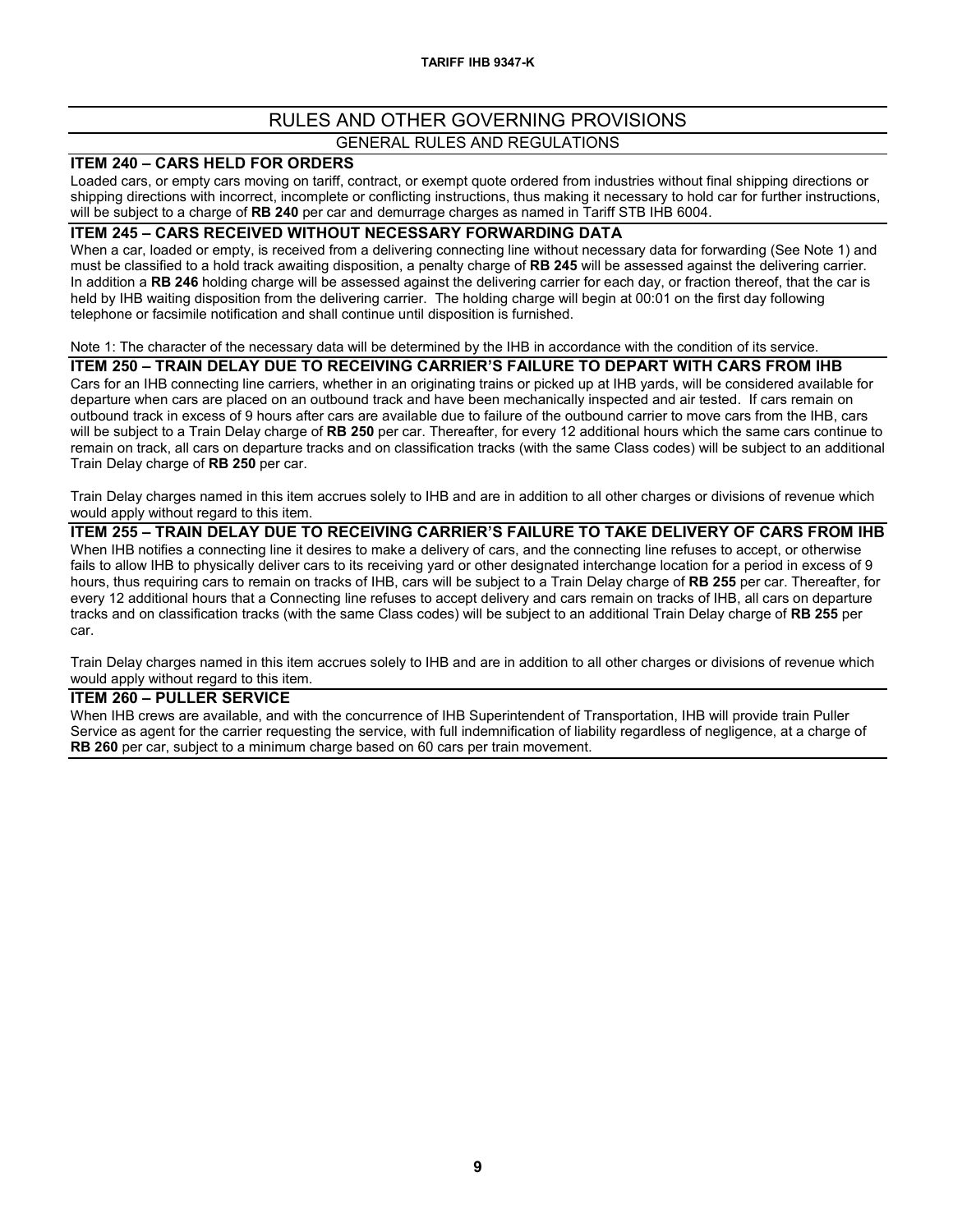# GENERAL RULES AND REGULATIONS

# **ITEM 265 – MECHANICAL REFRIGERATION SERVICES PERFORMED BY IHB**

It is the obligation of the delivering inbound carrier to deliver a mechanical refrigeration car to IHB with the mechanical unit operating properly.

IHB will perform an inbound mechanical inspection on all loaded mechanical refrigerator cars for the account of the inbound delivering carrier at a charge of **RB 265** per inspection. Record will be made of car air temperature as shown by dial thermometer, amount of fuel in tanks as shown by fuel gauge, and whether or not engine is running.

If mechanical refrigeration inspection indicates that the unit is not operating properly, the car will be set out for refrigeration service at a charge of **RB 266** per car due from the inbound delivering carrier.

#### **ITEM 270 – LOCOMOTIVE POWER WYED ON IHB**

When IHB is requested to wye locomotive power for another rail carrier with IHB crews, this service will be performed, when practicable, at a charge of **RB 270**. The charge will be assessed per locomotive and is due from the carrier requesting this service

### **ITEM 275 – CARS RECEIVED IN ERROR AT INTERCHANGE POINTS ON IHB**

**Loaded or empty cars received in error from a delivering carrier at interchange points on IHB will be returned to that**  delivering carrier at the charge, per car, loaded or empty, named in this item.<br>BRC \$223.00 CN

| <b>BRC</b> | \$223.00 | <b>CN</b>   | \$435.00 |
|------------|----------|-------------|----------|
| CFE.       | \$550.00 | <b>CP</b>   | \$435.00 |
| CLCY       | \$250.00 | <b>IAIS</b> | \$350.00 |

#### **All other delivering carriers not specifically named in this item - \$150.00**

#### **ITEM 280 – MAINTENANCE CHARGE FOR INDUSTRIAL SWITCH CONNECTIONS**

The charge for maintaining each industrial switch connection is **RB 280** per year. This charge is for the maintenance of each industrial switch located on IHB property, and maintained by IHB, that is used to access privately owned sidetracks. This charge is due and payable by the owner of the sidetrack within thirty (30) days of the date of invoice for this and each succeeding year. Where more than one privately owned sidetrack is served by a single industrial switch connection, each of the individual owners or tenants of the private sidetrack will be liable for an equal share or the charge.

#### **EXEMPTIONS**

This charge will not apply as to any calendar year in which the privately owned sidetrack served by the industrial switch connection originates or terminates seven (7) or more revenue shipments via the IHB.

This charge will not apply where specific terms of an executed Sidetrack Agreement so provide.

This charge will not apply if the owner of the sidetrack served by the industrial switch connection requests the removal of the industrial switch connection prior to the due date of the invoice.

The IHB is under no obligation to provide service to or from those private sidetracks for which any part of the applicable charge is unpaid. If the Industrial Switch Connection Maintenance charge is assessed against the owners of a private side track and remains unpaid, but the connection has not been removed and the owners request service to be resumed, a service restoration charge of **RB 280** will be assessed against the owner of the private sidetrack.

#### **ITEM 290 – LOCOMOTIVE FUELING SERVICE CHARGE**

When IHB performs the service of fueling locomotives, the IHB will assess a service charge of **RB 290** per gallon of fuel supplied. Said charge will be assessed in addition to the cost of the fuel.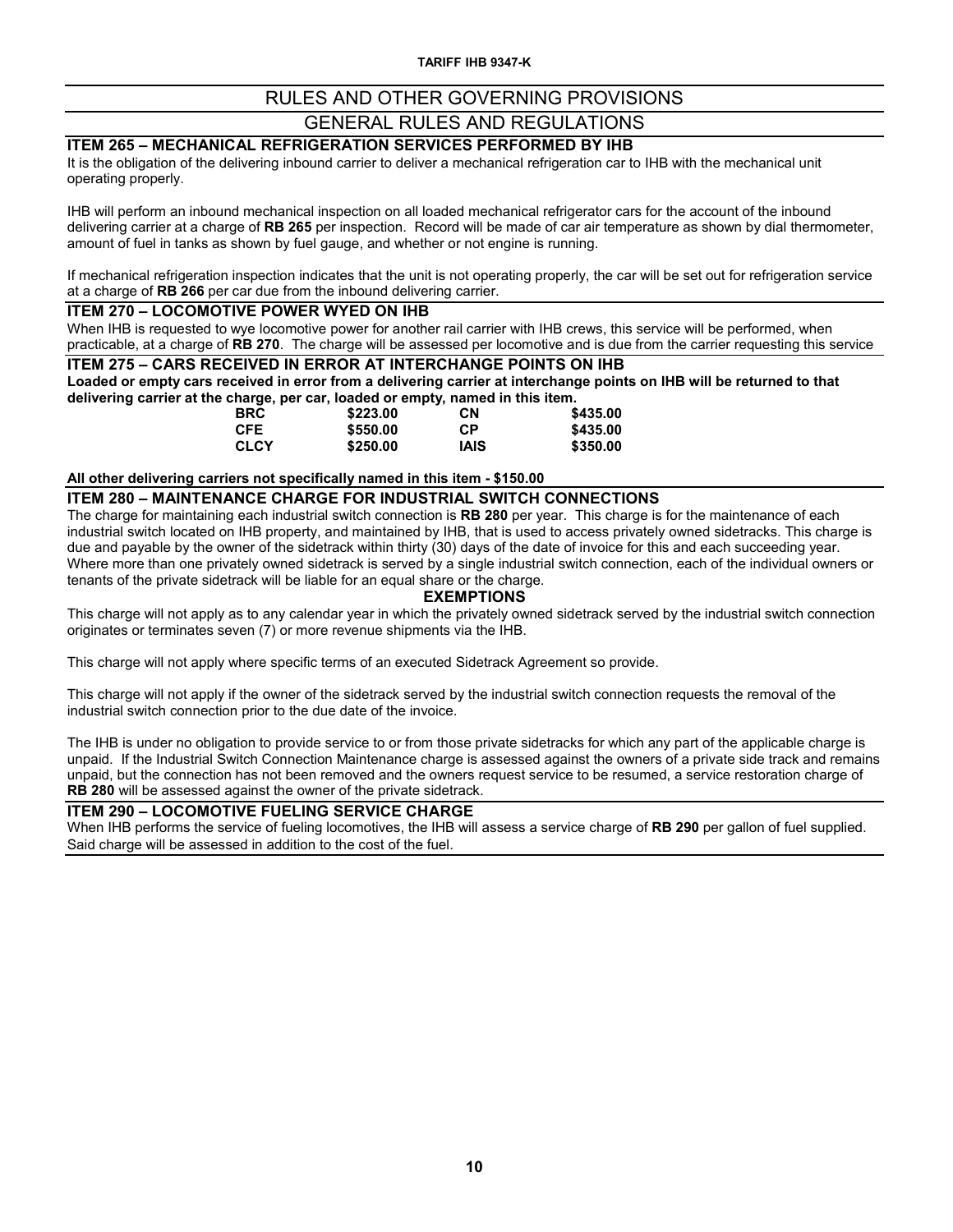**TARIFF IHB 9347-K**

# RULES AND OTHER GOVERNING PROVISIONS

# GENERAL RULES AND REGULATIONS

### **ITEM 295 – LOCOMOTIVE RECONSISTING SERVICE CHARGE**

When IHB reworks a locomotive consist on orders received by the outbound carrier, a charge of **RB 295** per unit will be assessed to the carrier requesting the work. **If locomotives supplied to IHB for dispatch are not suitably consisted for the service designated, then the IHB will reconsist the power and assess a charge of RB 295 against the supplying carrier.**

#### **ITEM 298 – LOCOMOTIVE DPU CONSISTING SERVICE CHARGE**

When instructions are received by the IHB to place the power consist in a DPU configuration (Head and Rear only), a charge of **RB 298** will be assessed to the carrier requesting the work. The charge will be assessed when an outbound train has been successfully DPU'd or if the IHB attempts to DPU a train and is unsuccessful due to any factor excluding an unqualified IHB engineer.

When instructions are received by the IHB to eliminate a DPU configuration, in order to run a traditional locomotive consist (Head end only) to the connecting carrier, a charge of **RB 299** will be assessed to the carrier requesting the work.

When IHB receives a train in DPU configuration and must eliminate DPU configuration to effect delivery of the train at destination, a charge of **RB 299** will be assessed to the carrier that delivered the train to the IHB.

#### **ITEM 300 – DIMENSIONAL SHIPMENT CLEARANCE CHARGE**

Dimensional shipments, exceeding height, width or maximum gross weight restrictions as published in "Railway Line Clearances" publication, or any movement which for any reason requires a special clearance file to operate over IHB owned or dispatched tracks, using solely foreign roads crews and power (not in the account of the IHB) will be subject to a "Clearance File" charge of **RB 300.** This charge will apply on all traffic designated as trackage, haulage or puller movements on the IHB.

#### **ITEM 310 – TRAIN DELAY AT INDUSTRY**

When an IHB crew is delayed in the performance of their normal switching duties at the facility of a customer, and the delay is solely due to the actions of the customer, a charge of **RB 310** per hour or fraction thereof will be assessed for the time that such delay occurs after the expiration of the first 30 minutes.

When an industry has provided a switch order for inbound cars, and it is subsequently changed or cancelled after four or more hours and prior to the start time of the regular scheduled crew, a charge of **RB 311** will be assessed.

If an industry requests a change to, or cancels, an existing switch order after the start time of its regular scheduled crew, a charge of **RB 312** will be assessed.

If an industry issues its initial switch order after the start time of its regular scheduled crew, a late switch order charge of **RB 312** will be assessed.

These charges will not apply to "open gate industries" that do not issue or require specific spotting instructions.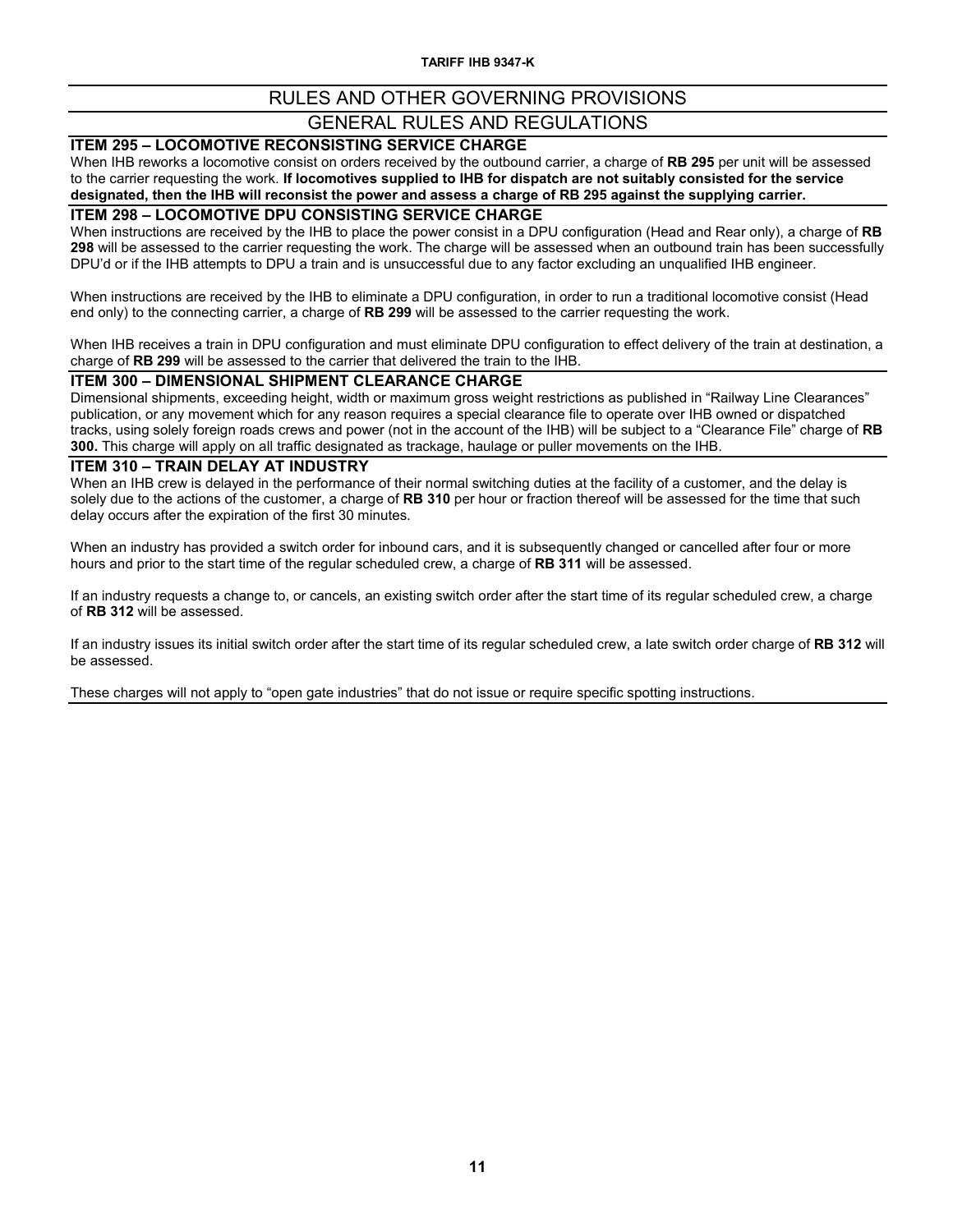# GENERAL RULES AND REGULATIONS

#### **ITEM 320 – DIVERSION OR RECONSIGNMENT OF FREIGHT**

All carload traffic, including empty equipment and locomotives on own wheels when moving on revenue billing, may be diverted or reconsigned, subject to the following rules, regulations and charges:

All requests must be received in writing.

The term "Diversion" or "Reconsignment" means:

A change in the name of the consignee and/or consignor;

A change in the destination station;

A change in route;

The IHB will only accept diversion or reconsignment orders under the following rules:

A car consigned to an IHB industry, being diverted to another IHB industry.

A car consigned to an off-line industry, diverted to an IHB industry. If a car is diverted or reconsigned in transit prior to arrival at the IHB, an accessorial charge of \$100 will be assessed for such service.

If a car is diverted or reconsigned prior to the arrival at either the IHB Blue Island yard or the designated serving yard for the consignee, an accessorial charge of \$100 will be assessed for such service.

If a car is diverted or reconsigned after arrival at either the IHB Blue Island yard or the designated serving yard for the consignee, an accessorial charge of \$205 will be assessed for such service.

The IHB will not accept a diversion or reconsignment order on the following:

If the car has already been constructively placed at the billed consignee;

If the car has already been placed at the billed consignee;

If the car is consigned off-line and is not being diverted to an IHB industry;

Cars routed beyond the IHB; or

If the execution of the order would result in a back-haul.

When an order under these rules is received by the IHB, diligent efforts will be made to execute the change while on this line, but the IHB will not be responsible for failure to affect the change order, unless failure is solely due to an error or negligence by one of its employees. No diversion or reconsignment order shall designate any specific day or time for the execution of said switch order. The above accessorial charges will be in addition to the applicable local, through or switching rate.

#### **ITEM 330 – CARS FOUND TO BE LEAKING HAZARDOUS MATERIALS**

IHB will assess a charge of **RB 330** for the handling of cars loaded with or containing residue of Hazardous Materials that are found to be leaking, and for which the IHB or its representatives take action for the securement of the leaking car. The IHB will also assess a charge of **RB 331** per man hour for those involved in the securing, monitoring, testing, remediating, transferring and administering any such leaking car.

Charges will be assessed to the shipper shown on the applicable bill of lading. The charge herein set forth includes administrative and switching charges, but does not include all other securement charges and supplies. Shipper remains liable for demurrage, all other materials, clean-up, and other incidental charges associated with the leaking car. In addition, shipper must provide IHB with any reports prepared on shipper's behalf by third party response contractors in connection with such incidents.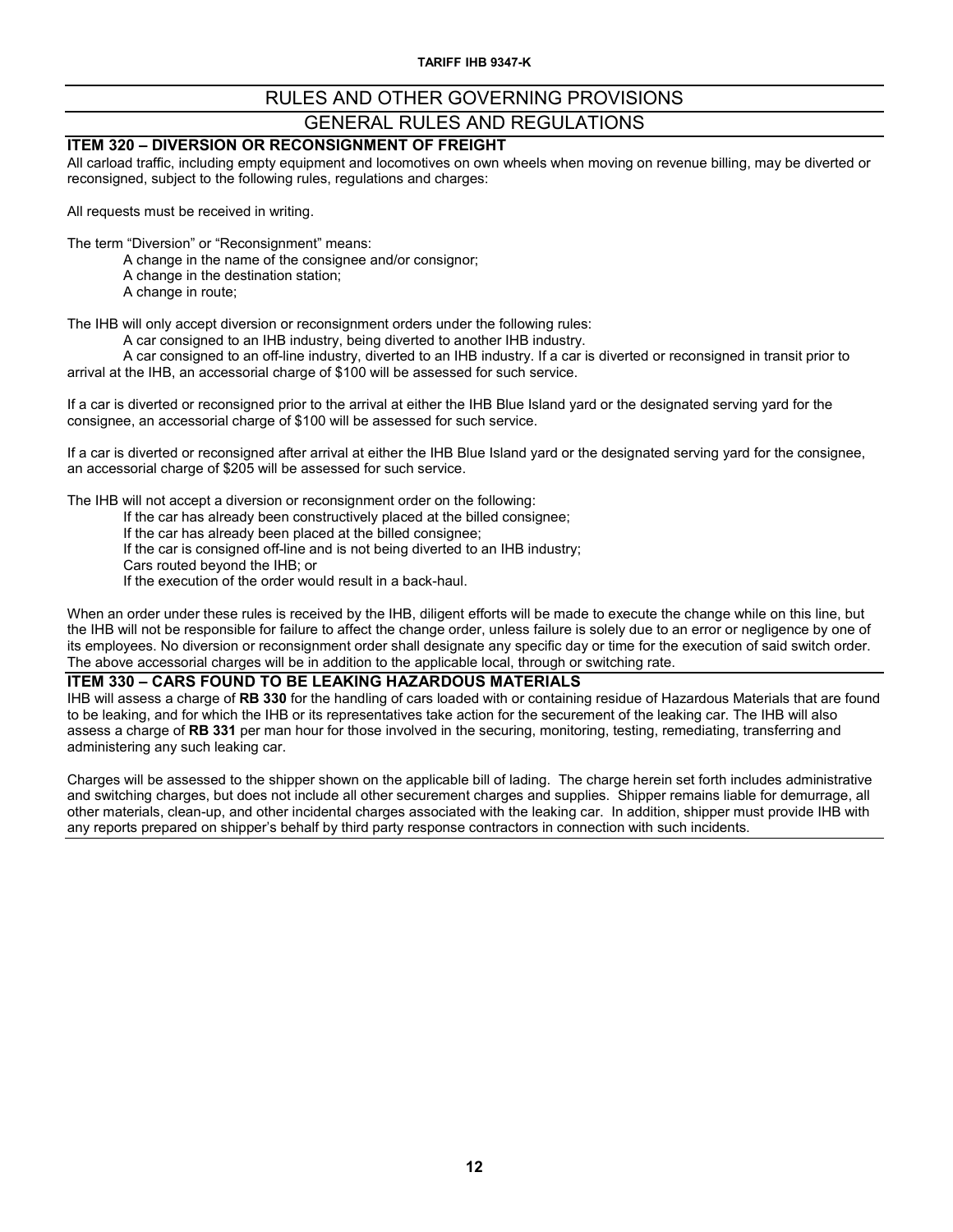# GENERAL RULES AND REGULATIONS

# **ITEM 340 – CARS FOUND TO BE LEAKING NON-HAZARDOUS MATERIALS**

IHB will assess a charge of **RB 340** for the handling of cars loaded with or containing residue of Non-Hazardous Materials that are found to be leaking, and for which the IHB or its representatives take action for the securement of the leaking car.

Charges will be assessed to the shipper shown on the applicable bill of lading. The charge herein set forth includes administrative and switching charges, but does not include all other securement charges and supplies. Shipper remains liable for demurrage, all other materials, clean-up, and other incidental charges associated with the leaking car.

#### **ITEM 350 – RAILROAD FLAGMAN SERVICES**

Should the services of a Railroad Flagman be required under the rules or requirements of this company or appropriate regulation, the charge for providing such services shall be **RB 350**. This charge shall be billed to the party requesting the service and assessed per flagman required per occurrence. The charge as set forth herein is all inclusive. NOTE for purposes of this item, due to Federal Hours of Service regulation, the maximum time a single flagman may be on site will be limited to 8 hours. Jobs which will require flagman services in excess of 8 hours will require a second flagman.

Requests for flagman must be submitted prior to 2PM on the business day prior to the date required. Requests for flagmen received after 2PM on the business day prior to need, will be treated as an Emergency Request for Flagman Services and will be charged **RB 355**.

#### **ITEM 360 – RAILROAD PILOT SERVICES**

When the IHB is required to supply a Pilot Engineer or Pilot Conductor to facilitate movement of a foreign railroads train then the IHB will bill the appropriate railroad **RB 360**. This charge will be assessed per pilot per occurrence.

#### **ITEM 370 – RECREW OF FOREIGN RAILROAD TRAIN**

When the IHB is requested or required to recrew a train or light engine movement of a Foreign Railroad, a charge of **RB 370** will be made for each crew used. Such charges will be in addition to the regular tariff or puller charges, if any, otherwise due the IHB.

### **ITEM 380 – RECREW OF IHB TRAIN DUE TO FOREIGN RAILROAD'S INABILITY TO ACCEPT**

Once a receiving railroad has agreed to accept delivery of an extra train or a normally planned delivery and the train has departed its origin point and is subsequently held or refused by receiving carrier while enroute, requiring IHB to recrew the train to facilitate delivery, the IHB will bill the refusing carrier **RB 380** for each recrew.

#### **ITEM 390 – LOCOMOTIVE REPOSITIONING CHARGE**

When the IHB is required to reposition foreign locomotives from a yard or junction on the IHB, to protect a train originating at another Terminal on the IHB, the railroad requesting the repositioning will be billed a charge of **RB 390** for the cost of the repositioning.

#### **ITEM 400 – IHB LOCOMOTIVES USED TO PERFORM INTERCHANGE DELIVERY**

When IHB Locomotives are required to depart and/or deliver an IHB train to a foreign connection in lieu of the agreed upon proper foreign power, a charge of **RB 400** will be assessed to the foreign road that did not provide the power in a timely manner to make the scheduled delivery.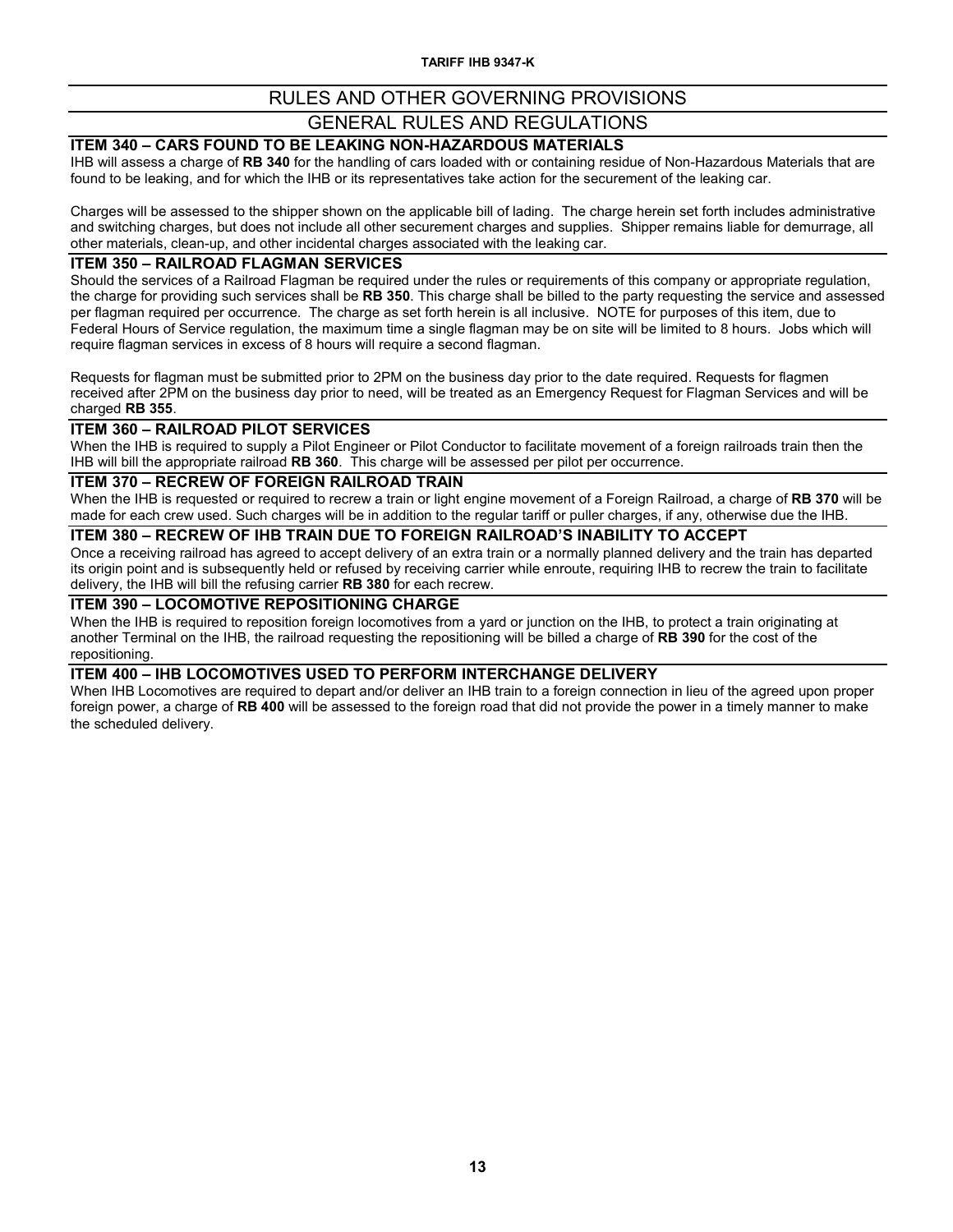#### **ITEM 420 – LOCOMOTIVE, FIELD SERVICE CALLS**

When the IHB performs a field service call on a foreign owned or leased locomotive on tracks owned or dispatched by the IHB, whether such locomotive is in an IHB or foreign line's train, and the IHB forces provide non-shop service to such locomotive, the IHB will bill the owner or lessor of the locomotive a service charge of **RB 420** per locomotive requiring service.

This charge is for the service call only and any materials or parts replaced or repairs performed will be billed in accordance with existing agreements.

#### **ITEM 430 – FREIGHT CAR, FIELD SERVICE CALLS**

When the IHB at the request of the customer performs a field service call to a customer's location, for the purposes of inspection, repair or consultation, the IHB will bill the party requesting the service a charge of **RB 430** per man per day.

This charge is for the service call only and any materials or parts replaced or repairs performed will be billed in accordance with existing AAR price lists.

Requesting party's service location must also be covered by a valid IHB side track agreement or a valid liability agreement prior to service call.

#### **ITEM 440 – FREIGHT CAR, DAMAGE REPAIR AT CUSTOMERS SIDING**

When a freight car is found to be damaged at a customer's siding due to the actions of the customer, and the IHB performs a field service call to the customer's location for the purposes of inspection and repair of the damaged car, the IHB will bill the customer a service a charge of **RB 440** per man per day.

This charge is for the service call only and any materials or parts replaced or repairs performed will be billed in accordance with existing AAR price lists.

Requesting party's service location must also be covered by a valid IHB side track agreement or a valid liability agreement prior to service call.

#### **ITEM 450 – LOCOMOTIVE INSPECTION SERVICES**

The IHB will assess a charge of RB 450 for the inspection and servicing of outbound locomotives. The inspection will be for compliance with current regulations and suitability for transportation. Locomotive Inspection Services charge will be assessed against the road receiving the locomotives.

#### **ITEM 460 – HAZARDOUS MATERIALS CARS - SERVICE CALL**

IHB will assess a charge of **RB 460** for the handling of cars loaded with or containing residue of Hazardous Materials that are found to be in need of corrective action while in the control of the IHB, and for which the IHB or its representatives take action for the securement of the car or for taking necessary corrective action to permit safe movement of the car. Such corrective actions will include but are not limited to; loose closers, stenciling defects, replacing missing, damaged or improper placards or performing work to permit safe movement of the car in accordance with FRA regulations.

Charges will be assessed to the shipper shown on the applicable bill of lading. The charge herein set forth includes administrative and switching charges, but does not include all other securement charges and supplies. Shipper remains liable for demurrage, all other materials, and other incidental charges associated with the corrective action taken on the car.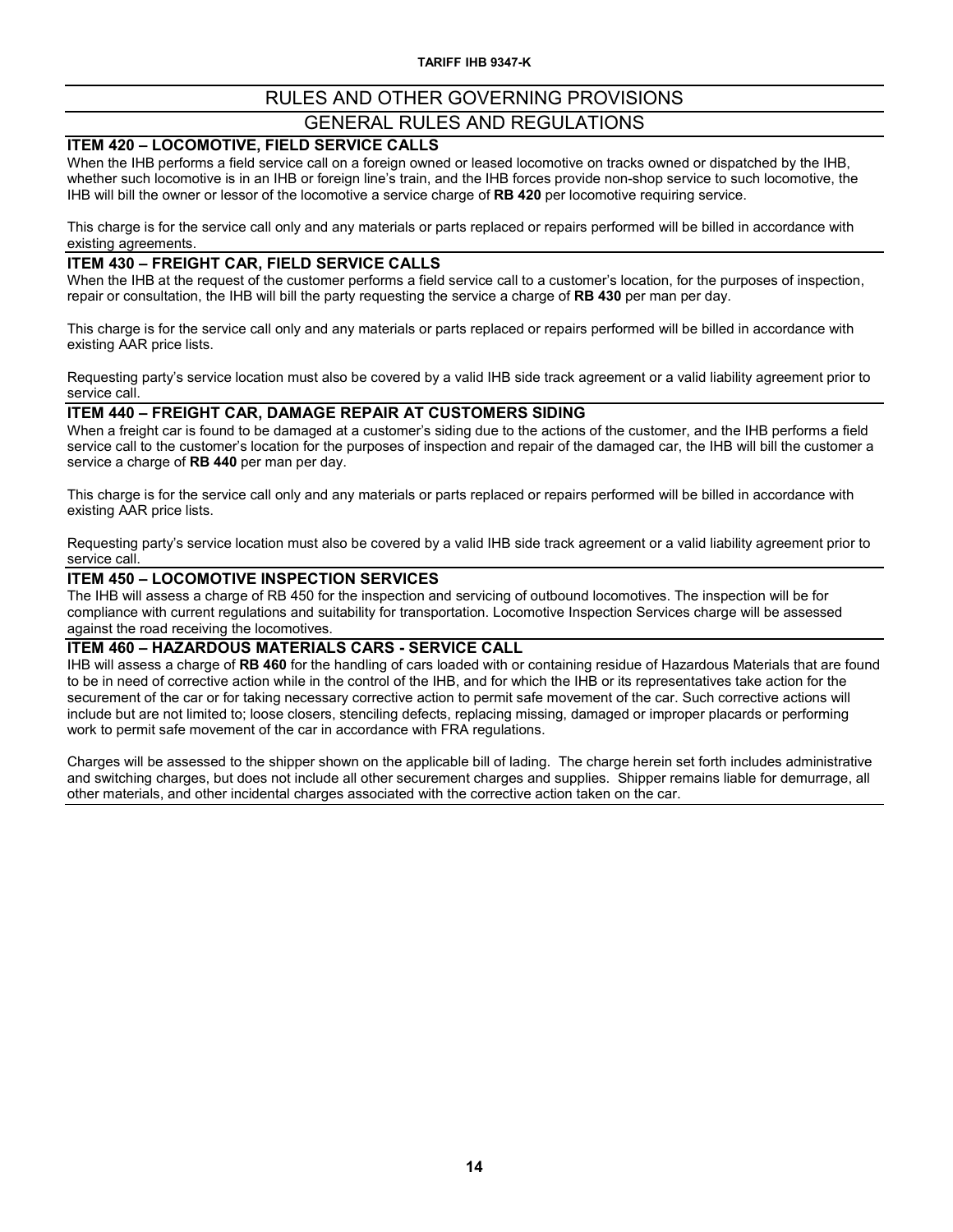#### **ITEM 470 – DIMENSIONAL LOAD SPECIAL HANDLING CHARGE**

All dimensional loads shipped via the IHB are subject to review and approval by the IHB Engineering and Transportation Departments. All dimensional loads will be reviewed for safety, clearances and operational impact.

Maximum width discussed herein includes the width of the lading combined with the tie down devices or dunnage used to restrain the load to the car.

All dimensional load measurements will be done in accordance with the Association of American Railroads rules or regulations.

The IHB can only handle dimensional loads not exceeding twelve foot five inches (12' 5") wide, across its mainlines without the requirement to clear adjacent tracks, make multiple crossover moves to avoid clearance issues or operate at reduced speed through bridges or across switch work.

Trains containing cars which carry loads exceeding twelve foot two inches (12' 2") **cannot** be handled in or via IHB yard tracks or its yard facilities without the requirement to clear adjacent tracks, make multiple crossover moves to avoid clearance issues or operate at reduced speed through bridges or across switch work.

A **DIMENSIONAL LOAD SPECIAL HANDLING CHARGE** of **RB 470** per train will be assessed against a railroad that tenders a train containing dimensional load(s) that meet or exceed the following criteria; When the IHB is tendered a train by a railroad containing one or more dimensional loads that exceeds twelve foot two inches (12' 2") of width and that train, in the normal process of handling, must be yarded on the IHB, or if a train is tendered by a railroad containing one or more dimensional loads that exceed twelve foot five inches (12' 5") of width.

If an IHB served shipper tenders one or more dimensional shipments that exceeds twelve foot two inches (12' 2") that shipper will be assessed a **DIMENSIONAL LOAD SPECIAL HANDLING CHARGE** of **RB 470** per train. All cars tendered by industries will in the normal course of handling be yarded or handled on or via IHB yard tracks.

Calculation of the width for a load will take into consideration center of car overhang on curves and while transiting switch work, end of car overhang on excessive length shipments utilizing idler cars or shipments were the load is supported on multiple cars.

All shipments of loaded and empty "Schnabel" will be subject to the **DIMENSIONAL LOAD SPECIAL HANDLING CHARGE.**

**DIMENSIONAL LOAD SPECIAL HANDLING CHARGE** will be in addition to any special train charges, idler car charges or heavy duty flatcar charges normally assessed.

**DIMENSIONAL LOAD SPECIAL HANDLING CHARGE** will be assessed once per train regardless of the number of qualifying dimensional loads may be in the consist of the train.

#### **ITEM 480 – ORDERING EXCESS RAILCARS BEYOND FACILITY CAPACITY**

When a customer orders cars that cannot be placed in their facility and must be returned to the serving yard the IHB will assess a per car charge of \$400 for each car so returned, and the demurrage clock will be restarted for the cars that cannot be spotted.

These charges **WILL NOT APPLY** if the reason that the inbound cars cannot be spotted is due to track defect detected by the crew in the process of switching, or if there is a mechanical defect with released cars which prevents released cars from being pulled and subsequently the spotting of the inbound cars, or due to safety defect arising from an Act of God, fire, action of public authority, strike, civil disobedience or an event not reasonably foreseeable by the customer.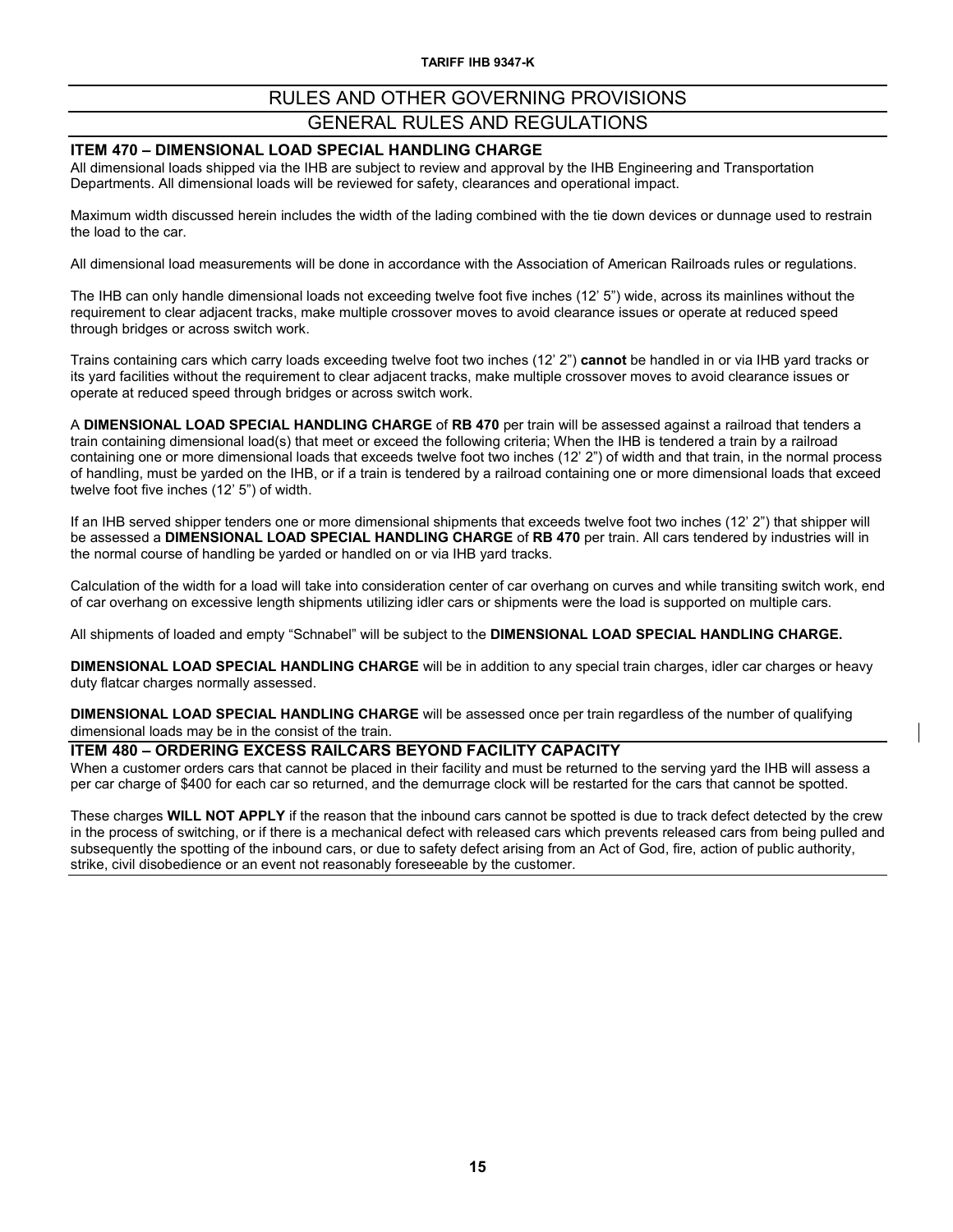|                                                |                          | Section 1 - RATES AND CHARGES                                    |  |  |  |  |  |  |  |  |  |
|------------------------------------------------|--------------------------|------------------------------------------------------------------|--|--|--|--|--|--|--|--|--|
| Rates are stated in dollars per unit as noted. |                          |                                                                  |  |  |  |  |  |  |  |  |  |
| Item 500 - Rate Base numbers and Rates         |                          |                                                                  |  |  |  |  |  |  |  |  |  |
| <b>Rate Base</b>                               | Rate                     | Unit                                                             |  |  |  |  |  |  |  |  |  |
| <b>RB 115</b>                                  | 550.00<br>\$             | Per Car                                                          |  |  |  |  |  |  |  |  |  |
| <b>RB 120</b>                                  | \$<br>400.00             | Per Car                                                          |  |  |  |  |  |  |  |  |  |
| <b>RB 130</b>                                  | 250.00<br>\$             | Per Car                                                          |  |  |  |  |  |  |  |  |  |
| <b>RB 131</b>                                  | \$<br>500.00             | Per Car                                                          |  |  |  |  |  |  |  |  |  |
| <b>RB 135</b>                                  | \$<br>350.00             | Per Car                                                          |  |  |  |  |  |  |  |  |  |
| <b>RB 141</b>                                  | \$<br>550.00             | Per Car                                                          |  |  |  |  |  |  |  |  |  |
| <b>RB 142</b>                                  | \$<br>150.00             | Per Car                                                          |  |  |  |  |  |  |  |  |  |
| <b>RB 155</b>                                  | 125.00<br>\$             | Per Car                                                          |  |  |  |  |  |  |  |  |  |
| <b>RB 175</b>                                  | \$<br>550.00             | Per Car                                                          |  |  |  |  |  |  |  |  |  |
| <b>RB 180</b>                                  | \$<br>550.00             | Per Car                                                          |  |  |  |  |  |  |  |  |  |
| <b>RB 190</b>                                  | \$<br>550.00             | Per Car                                                          |  |  |  |  |  |  |  |  |  |
| <b>RB 200</b>                                  | \$<br>330.00             | Per Car                                                          |  |  |  |  |  |  |  |  |  |
| <b>RB 205</b>                                  | \$<br>400.00             | Per Car                                                          |  |  |  |  |  |  |  |  |  |
| <b>RB 206</b>                                  | \$<br>250.00             | Per Car                                                          |  |  |  |  |  |  |  |  |  |
| <b>RB 207</b>                                  | 400.00<br>\$             | Per Car                                                          |  |  |  |  |  |  |  |  |  |
| <b>RB 230</b>                                  | 420.00<br>\$             | <b>Per Hour</b>                                                  |  |  |  |  |  |  |  |  |  |
| <b>RB 240</b>                                  | \$<br>250.00             | Per Car                                                          |  |  |  |  |  |  |  |  |  |
| <b>RB 245</b><br><b>RB 246</b>                 | \$<br>150.00<br>60.00    | Per Car                                                          |  |  |  |  |  |  |  |  |  |
| <b>RB 250</b>                                  | \$<br>\$<br>177.00       | Per Car Per Day<br>Per Car                                       |  |  |  |  |  |  |  |  |  |
| <b>RB 255</b>                                  | \$<br>177.00             | Per Car                                                          |  |  |  |  |  |  |  |  |  |
| <b>RB 260</b>                                  | \$<br>70.00              | Per Car                                                          |  |  |  |  |  |  |  |  |  |
| <b>RB 265</b>                                  | \$<br>55.00              | Per Inspection                                                   |  |  |  |  |  |  |  |  |  |
| <b>RB 266</b>                                  | \$<br>377.00             | Per Car                                                          |  |  |  |  |  |  |  |  |  |
| <b>RB 270</b>                                  | \$<br>375.00             | <b>Per Locomotive</b>                                            |  |  |  |  |  |  |  |  |  |
| <b>RB 280</b>                                  | 4,000.00<br>\$           | Per Year                                                         |  |  |  |  |  |  |  |  |  |
| <b>RB 290</b>                                  | 0.31<br>\$               | <b>Per Gallon</b>                                                |  |  |  |  |  |  |  |  |  |
| <b>RB 295</b>                                  | 178.00<br>\$             | <b>Per Locomotive</b>                                            |  |  |  |  |  |  |  |  |  |
| <b>RB 298</b>                                  | 969.00<br>\$             | <b>Per Train</b>                                                 |  |  |  |  |  |  |  |  |  |
| <b>RB 299</b>                                  | \$<br>431.00             | <b>Per Train</b>                                                 |  |  |  |  |  |  |  |  |  |
| <b>RB 300</b>                                  | \$<br>250.00             | Per Car                                                          |  |  |  |  |  |  |  |  |  |
| <b>RB 310</b>                                  | \$<br>400.00             | Per Hour                                                         |  |  |  |  |  |  |  |  |  |
| <b>RB 311</b>                                  | \$<br>50.00              | <b>Per Occurrence</b>                                            |  |  |  |  |  |  |  |  |  |
| <b>RB 312</b>                                  | 250.00<br>S              | <b>Per Occurrence</b>                                            |  |  |  |  |  |  |  |  |  |
| <b>RB 330</b>                                  | 5,000.00<br>\$           | Per Car                                                          |  |  |  |  |  |  |  |  |  |
| <b>RB 331</b>                                  | 100.00<br>\$             | Per Hour Per Man                                                 |  |  |  |  |  |  |  |  |  |
| <b>RB 340</b><br><b>RB 350</b>                 | 2,500.00<br>\$           | Per Car                                                          |  |  |  |  |  |  |  |  |  |
| <b>RB 355</b>                                  | \$1,800.00<br>\$3,600.00 | Per Flagman Per Occurrence<br>Per Flagman For Emergency call out |  |  |  |  |  |  |  |  |  |
| <b>RB 360</b>                                  | \$1,800.00               | <b>Per Pilot Per Occurrence</b>                                  |  |  |  |  |  |  |  |  |  |
| <b>RB 370</b>                                  | \$4,800.00               | <b>Per Crew</b>                                                  |  |  |  |  |  |  |  |  |  |
| <b>RB 380</b>                                  | \$4,800.00               | <b>Per Crew</b>                                                  |  |  |  |  |  |  |  |  |  |
| <b>RB 390</b>                                  | \$1,800.00               | <b>Per Repositioning</b>                                         |  |  |  |  |  |  |  |  |  |
| <b>RB 400</b>                                  | 900.00<br>\$             | <b>Per Occurrence</b>                                            |  |  |  |  |  |  |  |  |  |
| <b>RB 420</b>                                  | 468.00<br>\$             | <b>Per Locomotive</b>                                            |  |  |  |  |  |  |  |  |  |
| <b>RB 430</b>                                  | 468.00<br>\$             | Per Man Per Day or Part Thereof                                  |  |  |  |  |  |  |  |  |  |
| <b>RB 440</b>                                  | 468.00<br>\$             | Per Man Per Day or Part Thereof                                  |  |  |  |  |  |  |  |  |  |
| <b>RB 450</b>                                  | 180.00<br>\$             | Per locomotive                                                   |  |  |  |  |  |  |  |  |  |
| <b>RB 460</b>                                  | \$1,500.00               | Per Car, Per Item, Per Incident                                  |  |  |  |  |  |  |  |  |  |
| <b>RB 470</b>                                  | \$10,000.00              | Per train tendered containing dimensional loads                  |  |  |  |  |  |  |  |  |  |
| <b>RB 480</b>                                  | 400.00<br>\$             | Per car, Per Occurrence                                          |  |  |  |  |  |  |  |  |  |

 $\begin{array}{c} \hline \end{array}$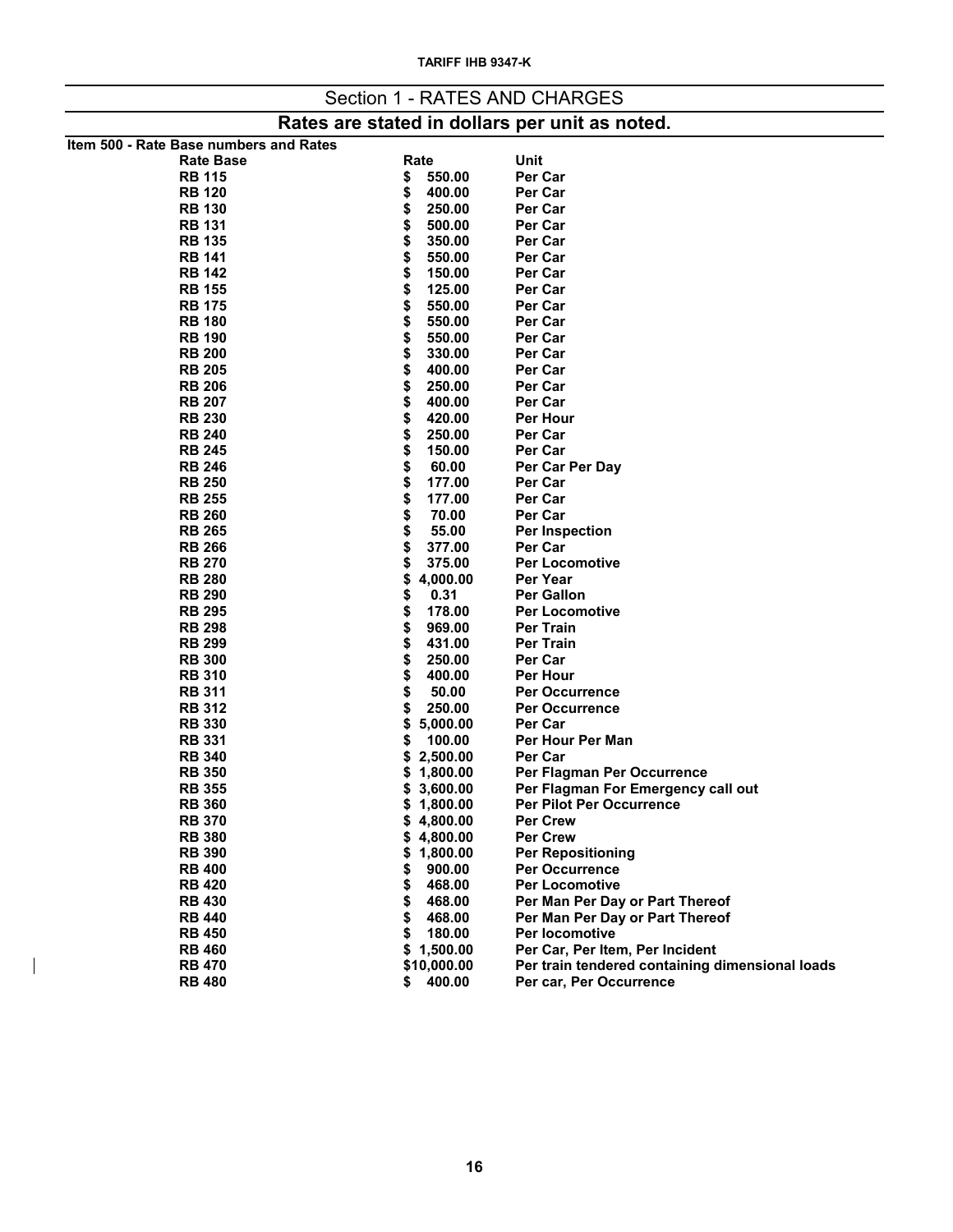# Section 2 – Mileage Tables

# MILEAGE BETWEEN STATIONS

Applicable only on traffic originating at and destined to Industries and Team Tracks located on the Indiana Harbor Belt Railroad and between Junctions with Connecting Lines

| SAFETY IS OUR PRIORITY                                                                                                                      | ⊒                       |                |                  |                  |                |                |        | $\leq$ | $\overline{\leq}$ | ᆜ              | $\equiv$                 |                |                |               |
|---------------------------------------------------------------------------------------------------------------------------------------------|-------------------------|----------------|------------------|------------------|----------------|----------------|--------|--------|-------------------|----------------|--------------------------|----------------|----------------|---------------|
| <b>CONNECTION</b><br><b>INDIANA</b><br>HARBOR<br><b>RIVER</b><br><b>ARGE</b><br>BELI<br><b>PAST BRIGHT</b><br><b>DERIVEE IS OUR SPECIAL</b> | Argo                    | Bellwood       | Blue Island      | Burnham          | Calumet City   | Chicago Ridge  | Elsdon | Gary   | Gibson            | Kensington     | LaGrange (Congress Park) | <b>McCook</b>  | Norpaul        | South Chicago |
| Argo IL<br><b>Bridgeview IL</b>                                                                                                             |                         | 8              | 15               | 23               | 21             | 6              | 8      | 33     | 24                | 24             | 4                        | 1              | 11             | 26            |
| Bellwood IL                                                                                                                                 |                         |                |                  |                  |                |                |        |        |                   |                |                          |                |                |               |
| <b>Broadview IL</b>                                                                                                                         | 8                       |                | 23               | 31               | 29             | 14             | 16     | 41     | 32                | 32             | 4                        | $\overline{7}$ | 3              | 34            |
| Melrose Park IL                                                                                                                             |                         |                |                  |                  |                |                |        |        |                   |                |                          |                |                |               |
| Blue Island, IL                                                                                                                             |                         |                |                  |                  |                |                |        |        |                   |                |                          |                |                |               |
| Alsip, IL                                                                                                                                   |                         |                |                  |                  |                |                |        |        |                   |                |                          |                |                |               |
| Dolton, IL                                                                                                                                  | 15                      | 23             |                  | 8                | 6              | 9              | 23     | 18     | 9                 | 9              | 19                       | 16             | 26             | 11            |
| Highlawn, IL                                                                                                                                |                         |                |                  |                  |                |                |        |        |                   |                |                          |                |                |               |
| Riverdale, IL                                                                                                                               |                         |                |                  |                  |                |                |        |        |                   |                |                          |                |                |               |
| Burnham, IL                                                                                                                                 |                         |                |                  |                  |                |                |        |        |                   |                |                          |                |                |               |
| Hegewisch, IL                                                                                                                               | 23                      | 31             | 8                |                  | $\overline{2}$ | 17             | 31     | 14     | 5                 | $\overline{7}$ | 27                       | 24             | 34             | 6             |
| Roby, IN                                                                                                                                    |                         |                |                  |                  |                |                |        |        |                   |                |                          |                |                |               |
| Calumet City, IL                                                                                                                            | 21                      | 29             | $\,6$            | $\boldsymbol{2}$ |                | 15             | 29     | 12     | $\mathbf{3}$      | 5              | 25                       | 22             | 32             | 5             |
| Chicago Ridge, IL                                                                                                                           | 6                       | 14             | 9                | 16               | 15             |                | 14     | 27     | 18                | 18             | 10                       | $\overline{7}$ | 17             | 20            |
| Elsdon, IL                                                                                                                                  | 8                       | 16             | 23               | 31               | 29             | 14             |        | 41     | 32                | 32             | 12                       | 9              | 19             | 34            |
| Gary, IN                                                                                                                                    | 33                      | 41             | 18               | 14               | 12             | 27             | 41     |        | $\boldsymbol{9}$  | 17             | 37                       | 34             | 44             | 17            |
| Gibson, IN                                                                                                                                  |                         |                |                  |                  |                |                |        |        |                   |                |                          |                |                |               |
| East Chicago, IN                                                                                                                            |                         |                |                  |                  |                |                |        |        |                   |                |                          |                |                |               |
| Grasselli, IN                                                                                                                               |                         |                |                  |                  |                |                |        |        |                   |                |                          |                |                |               |
| Hammond, IN                                                                                                                                 | 24                      | 32             | 9                | 5                | 3              | 18             | 32     | 9      |                   | 8              | 28                       | 25             | 35             | 8             |
| Indiana Harbor, IN                                                                                                                          |                         |                |                  |                  |                |                |        |        |                   |                |                          |                |                |               |
| Osborn, IN                                                                                                                                  |                         |                |                  |                  |                |                |        |        |                   |                |                          |                |                |               |
| Whiting, IN                                                                                                                                 |                         |                |                  |                  |                |                |        |        |                   |                |                          |                |                |               |
| Kensington, IL                                                                                                                              | 24                      | 32             | $\boldsymbol{9}$ | $\overline{7}$   | 5              | 18             | 32     | 17     | 8                 |                | 28                       | 25             | 35             | 8             |
| LaGrange (Congress Park), IL                                                                                                                | $\overline{\mathbf{4}}$ | 4              | 19               | 27               | 25             | 10             | 12     | 37     | 28                | 28             |                          | 3              | $\overline{7}$ | 30            |
| McCook, IL                                                                                                                                  | $\mathbf{1}$            | $\overline{7}$ | 16               | 24               | 22             | $\overline{7}$ | 9      | 34     | 25                | 25             | 3                        |                | 10             | 27            |
| Norpaul, IL                                                                                                                                 | 11                      | 3              | 26               | 31               | 32             | 17             | 19     | 44     | 35                | 35             | $\overline{7}$           | 10             |                | 37            |
| Franklin Park, IL<br>Thompson, IL                                                                                                           |                         |                |                  |                  |                |                |        |        |                   |                |                          |                |                |               |
|                                                                                                                                             | 26                      | 34             | 11               | $\overline{7}$   | $\sqrt{5}$     | 20             | 34     | 17     | 8                 | 8              | 30                       | 27             | 37             |               |
| South Chicago, IL                                                                                                                           |                         |                |                  |                  |                |                |        |        |                   |                |                          |                |                |               |